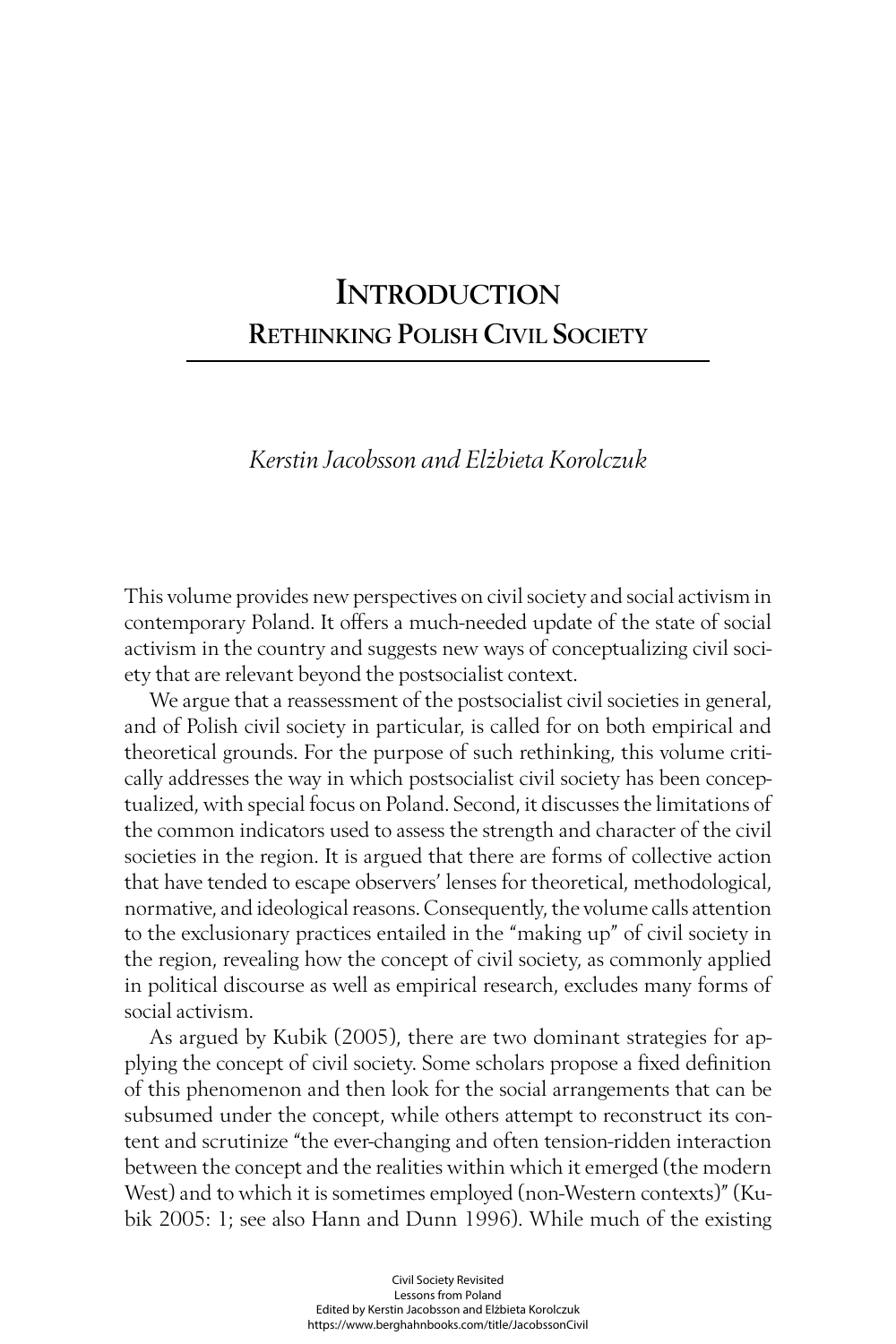scholarship on Polish civil society follows the former strategy, in this volume we position ourselves firmly in the latter tradition, as we are interested not only in the actual practices by which civil societies are "made" from above, but also in the political and ideological consequences of the usage and promulgation of specific notions of civil society. On the basis of up-to-date empirical studies of a range of mobilizations and cases of collective action that exist in contemporary Poland, we scrutinize how certain forms of activism and types of claims are legitimized in public discourses as representing "genuine" civil society, while others are delegitimized. In doing so, the volume critically approaches the ways in which civil society is "made from above" by the elites, by the media, by public institutions, and in academia, thus complementing and contrasting this vision with the views "from below."

Based on the case studies included in the volume, we propose a conceptualization of civil society that is less normative and more process- and practice-oriented and that includes a variety of activities ranging from lowkey local informal initiatives to organized forms of action and mass social movements. These collective activities take place in what Alexander termed a "solidaristic sphere" (2006: 31), a sphere where people associate and cooperate to advance common interests and concerns; however, we argue that this sphere is not clearly separated from, but rather interconnected with, the family, state, and market.

The remaining part of this introductory chapter is structured as follows: first, we introduce in more detail our conceptualization of civil society. Next, we position our volume in relation to the wider debate on postsocialist civil societies, developing the theoretical and methodological reasons that underlie our reassessment of these societies. Then we present an overview of existing research on Polish civil society. We start by looking at existing scholarschip on civil society engagement, then we point to forms of social activism that have been missed or are only recently gaining attention, explaining how specific conceptual frameworks and methodologies narrowed the view on local civil society. Finally, we provide an introduction to the individual chapters and the various ways in which they contribute to a problematization and/or rethinking of Polish civil society.<sup>1</sup>

### Conceptualizing Civil Society

Approaching civil society as an object of study with fluid boundaries rather than as a fixed point of departure allows us to critically assess the consequences of the use of specific empirical indicators or specific definitions of civil society. Thus, we propose rethinking and challenging a number of dichotomies that form the definitions of civil society dominant in the existing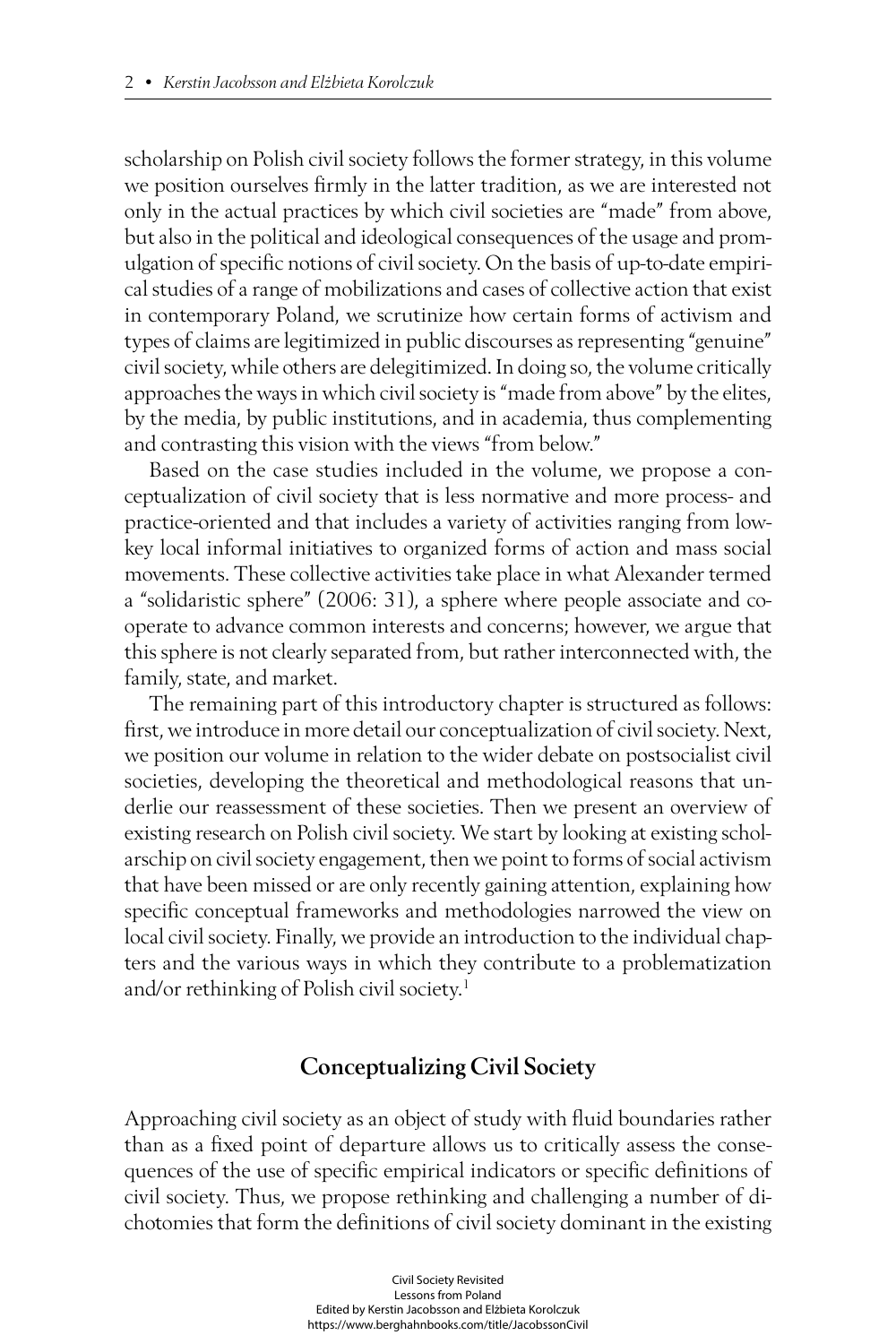literature on postsocialist civil society, including in Poland. These dichotomies concern:

- the ideological and normative level, which means that there is a strong focus on the post-1989 "civil society" as an ethical project that entails promoting tolerance, equality, and inclusion by wellestablished democratic means, while organizations inherited from socialist times and different forms of rebellious, radical, "uncivil," or illiberal activism tend to be marginalized or excluded;
- organizational forms, which means that most research focuses on civil society organizations (CSOs), whereas less attention has been paid to informal or semiorganized types of civic engagement;
- the functional dimension, as there is an assumption that civil society organizations and groups can act either as apolitical service providers and self-help groups *or* as claim makers, lobbyists, and protesters, but that they rarely combine these functions.

Later, we discuss how such dichotomous perspectives (new-old, civiluncivil, formal-informal, noncontentious-contentious, apolitical-political) function in practice, preventing us from seeing the richness and diversity of the civil society that actually exists in Poland. The theoretical effort that follows is to move toward a practice-based and locally embedded understanding of what we could call "vernacular" civil societies (cf. Kennedy 2013). One of the consequences of such an approach is to focus on practices rather than predispositions and norms. Whereas civil society is a much broader term than social activism, as it encompasses individual behaviors (e.g., signing petitions) and attitudes (e.g., level of trust or pro-democratic orientation), this volume focuses mostly on social activism, which is based on recognizing oneself as part of the social fabric, oriented toward influencing the way society works, and which includes different types of engagement. Consequently, we include all forms of intentional action undertaken collectively, including low-key, local activism oriented toward practical goals as well as promoting or opposing social change. This endeavor is in line with recent efforts by Polish scholars and activists who stress the importance of local grassroots initiatives and informal activism in local urban and rural communities, and critically approach highly normative and narrow understandings of civil society (e.g., Bilewicz and Potkańska 2013; Bukowiecki et al. 2014; Erbel 2014; Herbst and Żakowska 2013; Jawłowska and Kubik 2007; Mocek 2014; Piotrowski 2009). In focusing on social activism thus conceived, we also call into question established analytical divisions between civil society research on the one hand and social movement studies on the other. Indeed, our practice-based conception of civil society is a way to bridge the two research traditions, in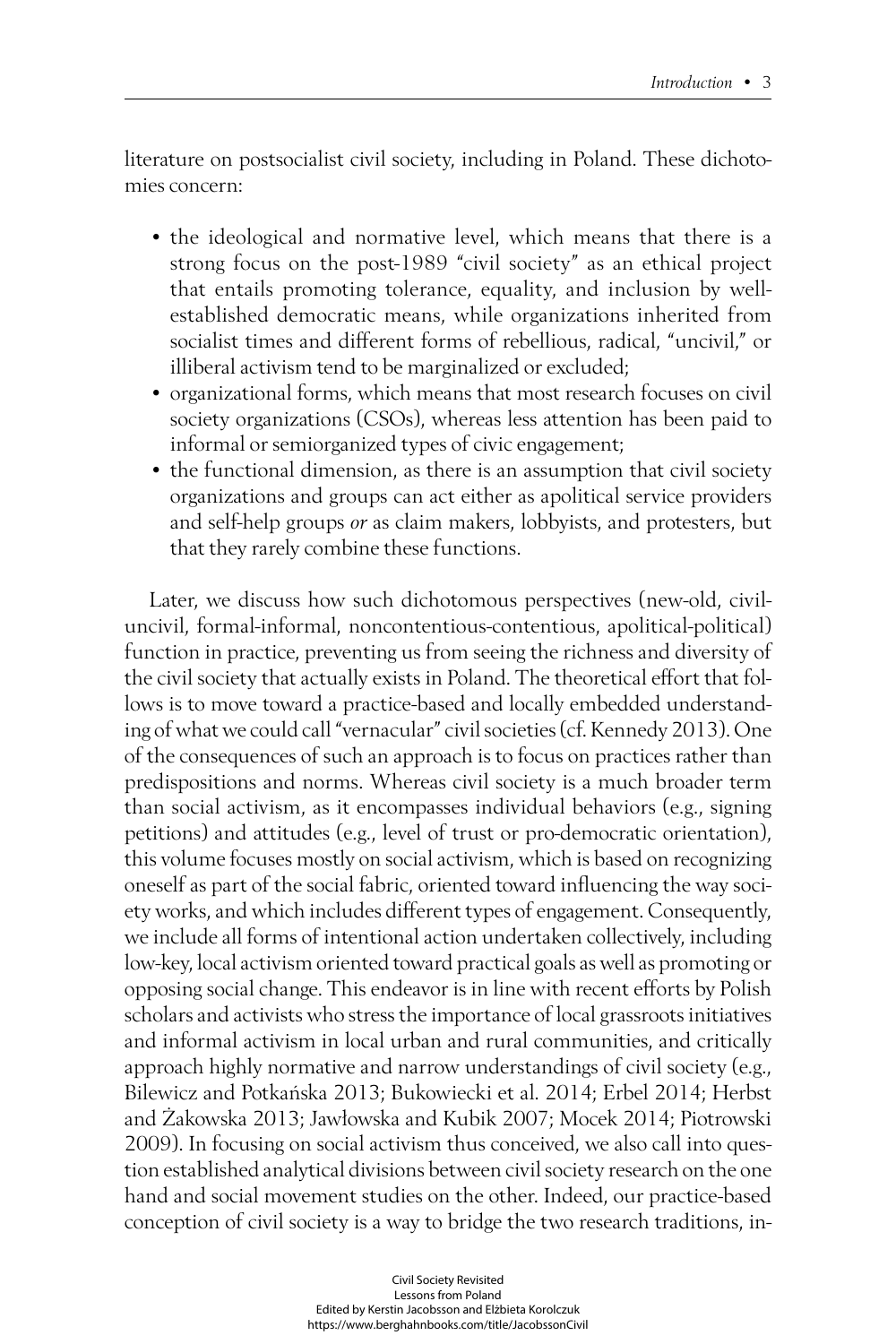cluding in terms of the methodology used. While civil society scholars rarely use conceptual and methodological tools evolving from social movement studies, we intend to overcome this division with the goal of cross-fertilization of these two types of analysis. Thus, we include studies that employ approaches and methodologies typical of social movement analyses (e.g., frame analysis, protest event analysis, qualitative case studies) along with analyses that use quantitative political participation data or analyze secondary sources to discern the extent and relative strength of existing organizations or the financial condition of nongovernmental actors. Such an approach enables us to give analytical coherence to the growing body of literature showing that there is a significant potential for robust social activism in Poland (e.g., Chimiak 2014; Ekiert and Kubik 2014; Herbst and Żakowska 2013; Krześ 2014; Mocek 2014), but representing different kinds of civic engagement than the formal organizations and volunteering that have been the dominant focus in Polish civil society research.

Moreover, we see civil societies as relational and processual phenomena, suggesting that it is fruitful to think of civil society not exclusively in terms of organizational structures but also as processes of overcoming constraints to collective action. This process-oriented approach is useful to conceptualize and analyze the relationships and fluid boundaries between the civil sphere, the family, the state, and the market. We thus conceive of these spheres not as clearly separated from each other but rather as interconnected, with the way they relate to each other changing over time. Even if it is analytically possible to distinguish between the domestic sphere (family and kinship relationships), the market sphere, the civil sphere, and political society (political parties), in reality these spheres are interpenetrated, interdependent, and in constant flux, as argued not least by feminist scholars (Hagemann et al. 2008; Okin 1998; Mulinari 2015; Scott and Keates 2004; see also Alexander 2006 and Ginsborg 2013). For instance, private resources can be used in civil society activity, identities embedded in the domestic sphere can be politicized and drawn on in collective action formation, civil society organizations can be formed by groups of friends or family members, and so on. Especially in a postsocialist context, it has been found that organizations and mobilizations tend to be based on extended private networks (Chimiak 2006; Howard 2003; Fábián and Korolczuk 2017; Jacobsson 2012, 2013; see also Jacobsson's and Korolczuk's chapters in this volume). This is, in part, a legacy of state socialism, when the domestic sphere—networks of families and friends—functioned as a locus of opposition in the absence of an autonomous public sphere. As put by Kubik, during state socialism "mobilizing for action within dissident groups is unthinkable without the support of familial, kinship, and friendship networks ... In fact, civil society cannot exist without a base in domestic society" (Kubik 2000: 198). These networks were also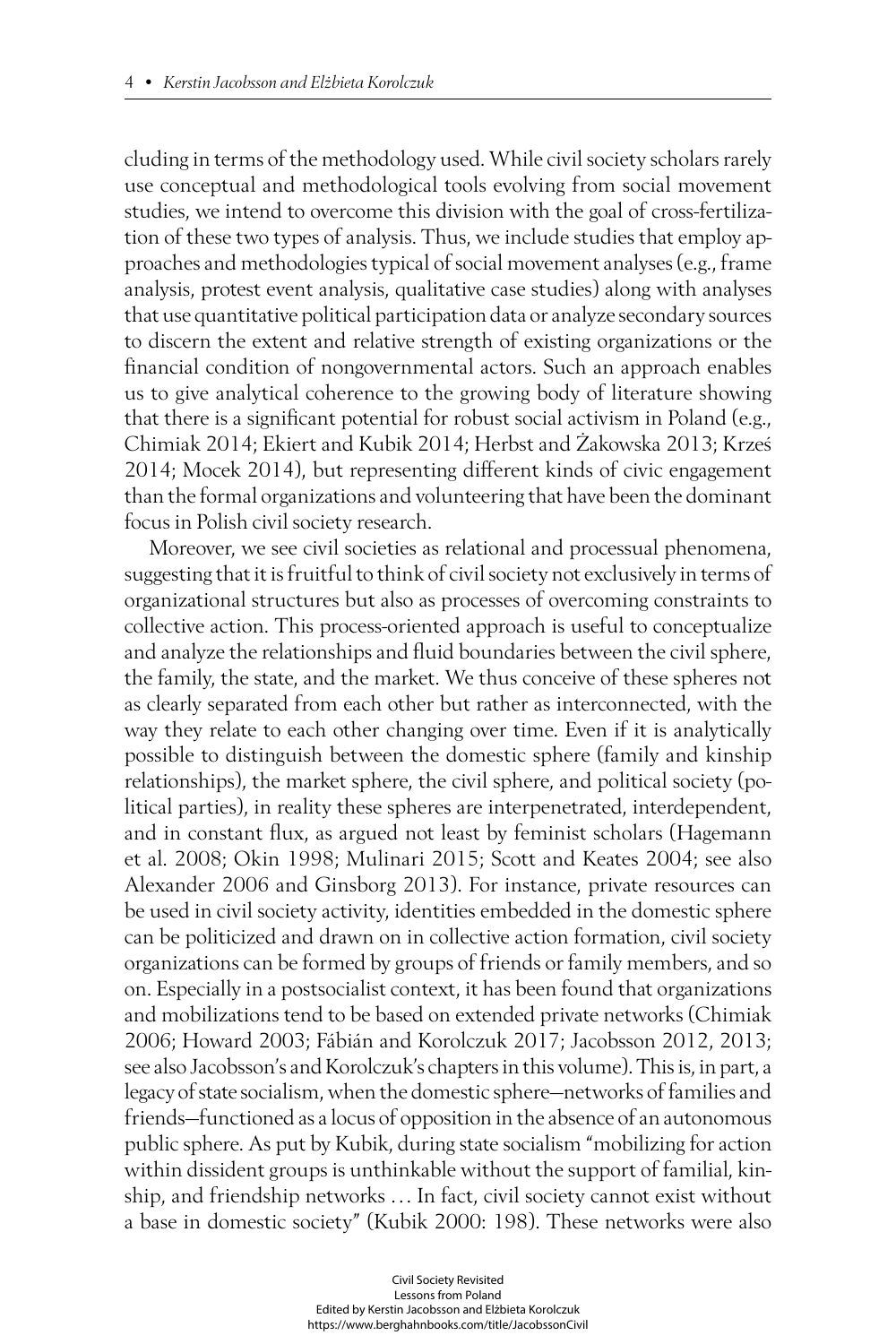critical for the struggles to meet day-to-day needs, and they still are for many people in capitalist Poland (Mazurek 2012). Consequently, we argue that in order to understand civil society making in postsocialist and "transitional" societies in particular, it is necessary to call into question dichotomous views of private versus public and personal versus political, and to investigate the relatedness of different societal spheres as they change over time.

Thus, our analysis of civil society making begins with what people do, from actual real-life experiences, practices, and processes of overcoming constraints to collective action and building social relationships, which are sometimes unsuccessful in the short run, but which can be fruitful in a longer perspective. Rather than measuring only the present level of engagement, a process perspective allows one to see how individual grievances may be generalized and contribute to trust building in a long-term perspective, helping citizens to overcome the fragmentation of collective action space, not uncommon in postsocialist countries (Clément 2015; Jacobsson 2015a). In addition, we advocate that more attention be paid to the development of both deliberative and collaborative processes and structures (which we see as quintessential components of civil society), instead of focusing merely on organizational development or individual acts of participation. We also aim to challenge the dichotomous tendencies (described above) by including the infralevel of resistance and activism (Scott 1990).2 This means studying everyday practices, informal activism, participation in more fluid deliberative processes, and local grassroots initiatives around issues that transgress the public-private divide (Mocek 2014; Chimiak 2014; see also Hryciuk in this volume). It also means interpreting nonparticipation as a form of response to specific conditions (as Kiersztyn shows in her chapter; see also Greene 2014), rather than just an expression of a lack of civic spirit (cf. Charkiewicz 2012; Garapich 2014).

Finally, our aim is to theorize social activism in the Polish context by taking into consideration not only the recent historical past, but also current global trends as well as transnational and national structural, political, and social tensions. This positions the volume within a broader discussion concerning the challenges of collective action in the contemporary world (e.g., Bennett et al. 2013, Kubik and Linch 2013). Our argument is that this challenge, especially in the postsocialist region, has too often been defined in terms of individual motivations, specific types of mentality, and historical contingencies. Instead, it should also be analyzed in relation to specific local ideals and practices of activism in conjunction with discursive, political, and economic opportunity structures in a given context and transnational as well as global processes. We thus believe that while the legacy of state socialism is clearly an important factor influencing social activism in the country, we also need to account for more recent global trends. Thus, the volume attempts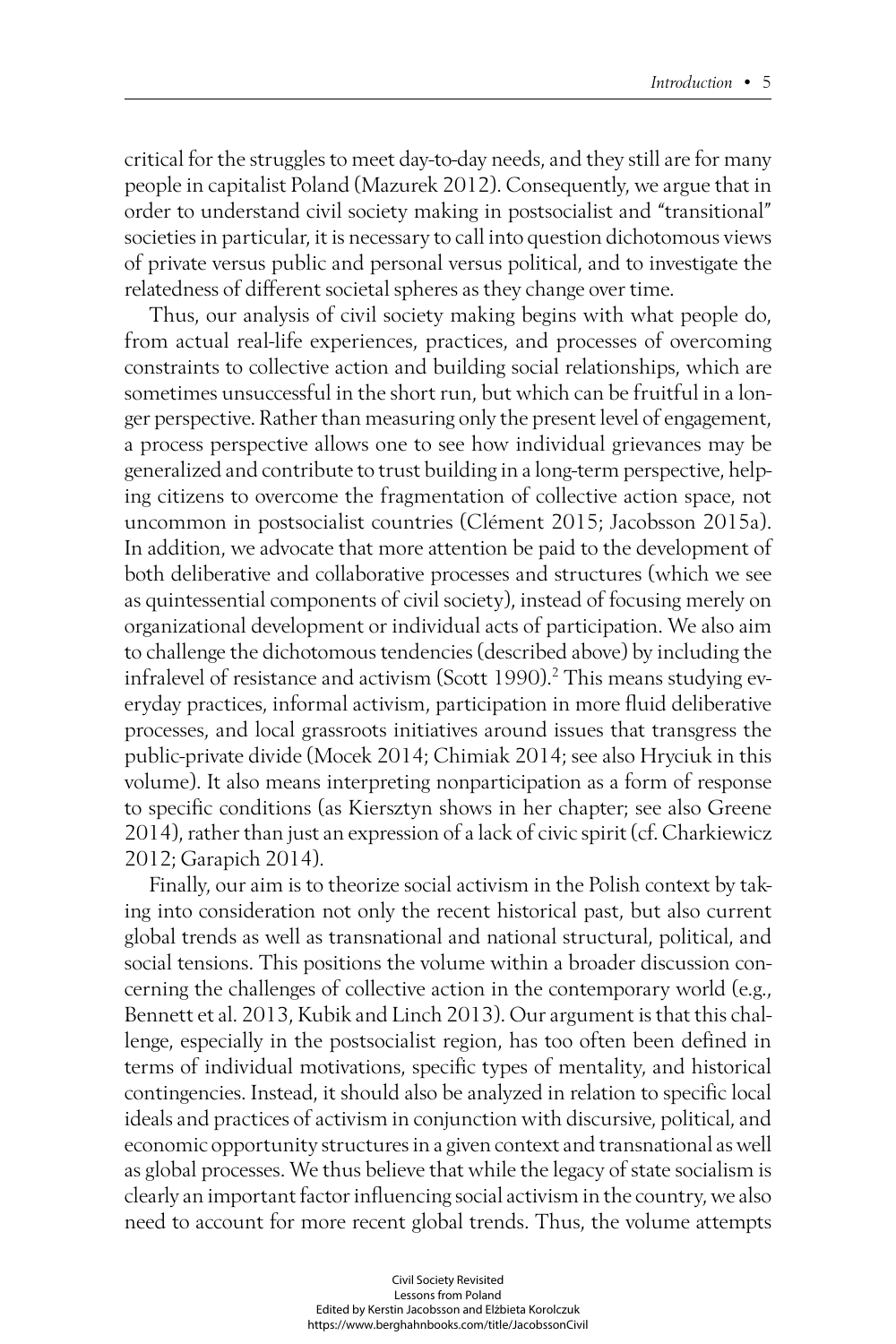to analyze social activism in the Polish context, taking into account the precarization of work conditions, the retrenchment of welfare provisions, (re)privatization and rising economic inequalities, migration, and the renewal of nationalist ideologies and discourses, which clash with the liberal ideals of citizenship promulgated and promoted in the rebuilding of civil societies after 1989.

#### Rethinking Postsocialist Civil Societies

In this volume, we side with recent scholarship calling for a reassessment of the postsocialist civil societies on both empirical and theoretical grounds. The first and most obvious reason is that several decades have passed since the regime change and the most intense years of political and economic transformation are behind. Some recent studies have argued that we now have entered a new phase of postsocialist civil societies with a revival of grassroots activism across the region in a number of fields, maybe most notably in the field of urban activism (e.g., Ishkanian 2015; Jacobsson 2015a). This gives us reason to speak of a civil society development "beyond" NGO-ization, which was more characteristic of the first period of political and economical transformation (Jacobsson and Saxonberg 2013a; Sava 2015). Moreover, as Ekiert and Kubik argue in their chapter in this volume, the differences among the former state-socialist countries are huge and in fact growing, whereas the civil societies in Central European countries that belong to the EU are not significantly different from civil societies in some established European democracies, at least in organizational terms.

Second, as several chapters in this volume illustrate, rather than being built "from scratch," postsocialist civil societies can be better understood as "recombined" (Ekiert and Kubik 2014, and in this volume), meaning that new and old organizational forms and types of civic engagement coexist, combine, and sometimes compete within a transforming political, social and economic environment. Related to this debate is the call for a reassessment of the type of civil society that existed *during* state socialism and its relevance for civil society development after 1989. Civil society under state socialism, of course, was not autonomous in relation to the state, but took the character of what Kubik (2000) names "imperfect civil societies." Apart from the state-controlled associational life (sport clubs, youth clubs, professional associations, etc.) informal groups existed, as well as networks anchored in informal economic activities, clandestine civil society (everyday resistance, youth subcultures, religious groups, etc.) and dissident circles (anti-socialist illegal opposition, intellectuals, the Workers' Defense Committees of the 1970s and Solidarity in the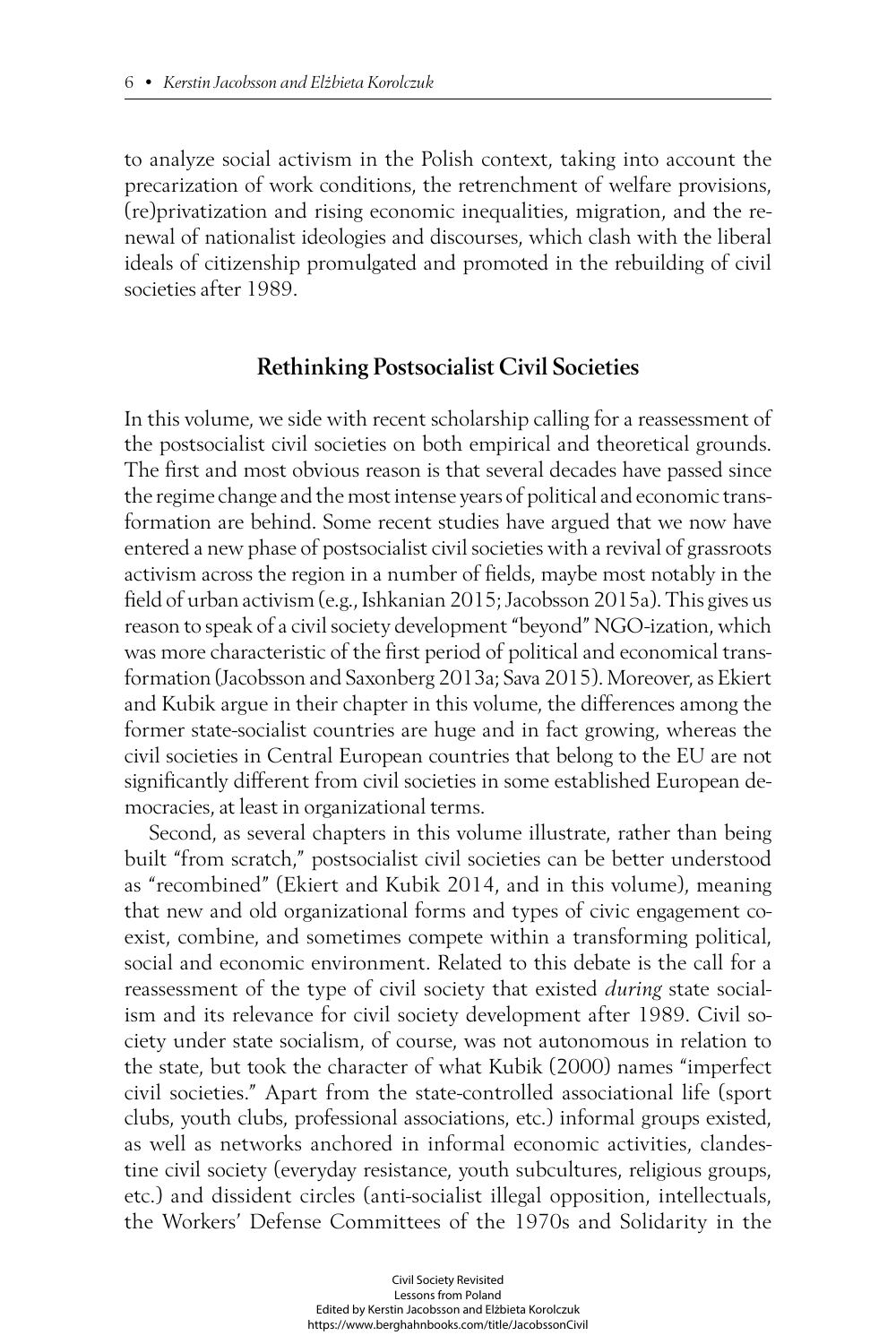Polish context) (Kubik 2000; see also Buchowski 1996). Even the state-controlled associations were, as Buchowski put it, "political at the top and non-political at the bottom" (Buchowski 1996: 84), enabling activity and relationship-building at the local level. Thus, we agree with Ekiert and Kubik's contention that while Poland did not inherit a full-fledged civil society from the previous regime, it "inherited a comprehensive and solidly institutionalized associational sphere" (2014: 4; see also Ekiert and Kubik in this volume). The character of this "imperfect" civil society is relevant to later developments. Thus, a fair picture of postsocialist civil societies needs to pay careful attention to how older and newer forms of activism combine.

Third, it has become increasingly clear that conventional ways of measuring civic engagement fail to do justice to, or reflect in a fair way, the existing postsocialist civil societies—due to the indicators used, such as numerical strength or organizational density of NGOs, or the number and size of protest events reported by the media (Ekiert and Foa 2012; Ekiert and Kubik 2014; Herbst and Żakowska 2013; Jacobsson and Saxonberg 2013a; Jacobsson 2015a; Mocek 2014; White 2006). As developed by Ekiert and Kubik and Giza-Poleszczuk in their chapters in this volume, discrepancies exist between the findings of international surveys, such as the World Value Study and European Social Survey, and national studies. One problem with commonly used survey methods concerns translation, especially of the wording of questions. As Giza-Poleszczuk argues in her chapter, local citizens who might be helping in local schools, for instance, might not identify this with "volunteering," which for some remains a new and alien term (see also Przewlocka et al. 2013: 18). The resonance of different concepts also reflects the experiences of different generations, as younger people, on the other hand, may not identify with older concepts, such as *przodownik* (leader) or *spo*ł*ecznik* (social activist, person engaged in social work) in the Polish context (e.g., Bojar 2004).

Another problem in adequately capturing of the strength of civil society concerns quantitative indicators, such as organizational density. The frequent research focus on NGOs does not necessarily reflect that they are the most important civic actors in the postsocialist context, but rather that they are recorded in official registers and thus easier to count than informal forms of activism (Mocek 2014; Szustek 2008). Protest event analysis carried out in the Czech Republic, Slovakia, and Bulgaria suggests that local "selforganized" civic activism, that is, collective action mobilized without the involvement of an organization, is the most frequent kind of activism in this context (e.g., Císař 2013a; 2013b; 2013c). This form of activism is based on "many events, no organizations, and few participants" (Císař 2013c: 143). However, such very local and low-key activism easily escapes the researchers' lens when the focus is on advocacy organizations capable of lobbying policy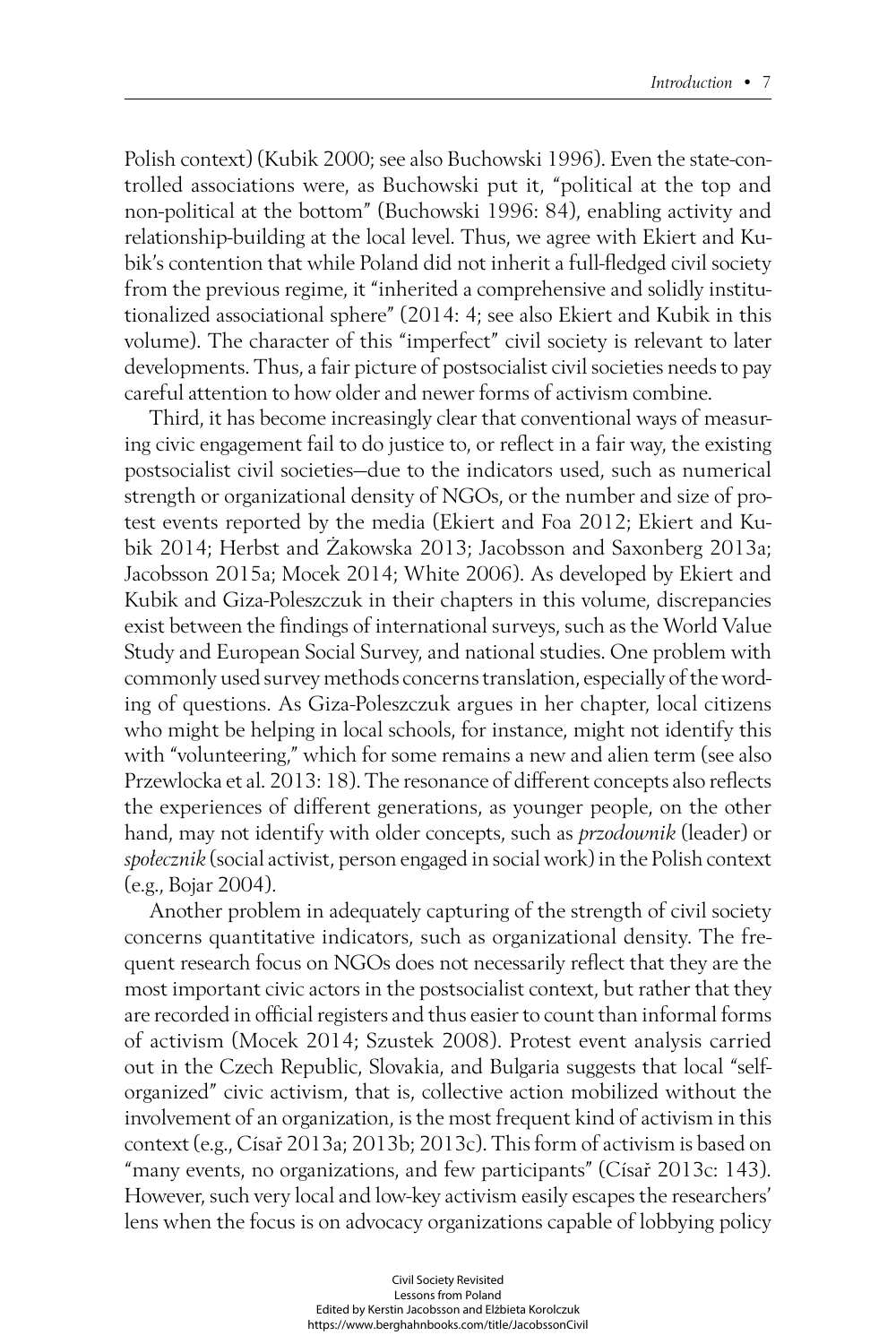makers or catching media attention or on traditional protest events, such as mass demonstrations.

To attend to informal activism is particularly important in a postsocialist context, where formal membership in organizations may not be the preferred form of engagement given memories of encouraged or forced membership in state-controlled organizations (e.g., Howard 2011; White 2006). Instead, informal initiatives or loose affiliations may be more attractive for citizens. This is the case in contemporary Armenia or Bulgaria, for instance, where the activists involved in recent waves of social activism often distance themselves from NGOs and subscribe to a more political understanding of civil society than was introduced in the 1990s (Ishkanian 2015; Sava 2015). The prevalence and importance of informal activism in Poland has already been confirmed in recent studies of local grassroots activism (Chimiak 2014; see also Bilewicz and Potkańska 2013; CBOS 2014; Erbel 2014; Herbst and Żakowska 2013; Mocek 2014; Polanska and Chimiak 2016).

Individual-based ways of measuring civil society strength, such as surveys of voluntary engagement, also fail to consider the more relational dimensions of civil society building and development as well as deliberative processes, which may also be important for civil society functioning. Examples of such deliberative structures developed *within* civil society in the Polish context range from the Congress of urban movements and tenants' coalitions (Polanska in this volume) to the local mobilizations around participatory budgeting and the National Council of Rural Women's Organizations (Matysiak in this volume), to be described in more detail later in this Introduction. An important reason for this civil society development is that NGO-based models have been criticized not only by scholars but also by practitioners. Moreover, short-term ad hoc mobilizations or informal, low-key types of engagement do not require as many resources as the establishment of formal organizations, and mobilization around pressing local issues tends to mobilize more people than do more abstract issues such as national reforms. Informal activism is usually based on preexisting social relationships between neighbors, parents whose children go to the same school, or people who live on the same street, making it considerably easier to overcome lack of trust. Consequently, these emerging forms of social activism can be interpreted as a response to the main challenges to collective action in the postsocialist context identified in the literature, such as general apathy, low level of trust, and lack of resources (Gawin and Gliński 2006; Gumkowska et al. 2006; cf. Jacobsson and Saxonberg 2013b), and as a step toward overcoming them.

A fourth reason for re-evaluating the nature of postsocialist civil societies is conceptual, as models developed in one part of the world (mostly the "West") might not be fit for, or do full justice to, civil society in other parts of the world. Social anthropologists researching the region were already of-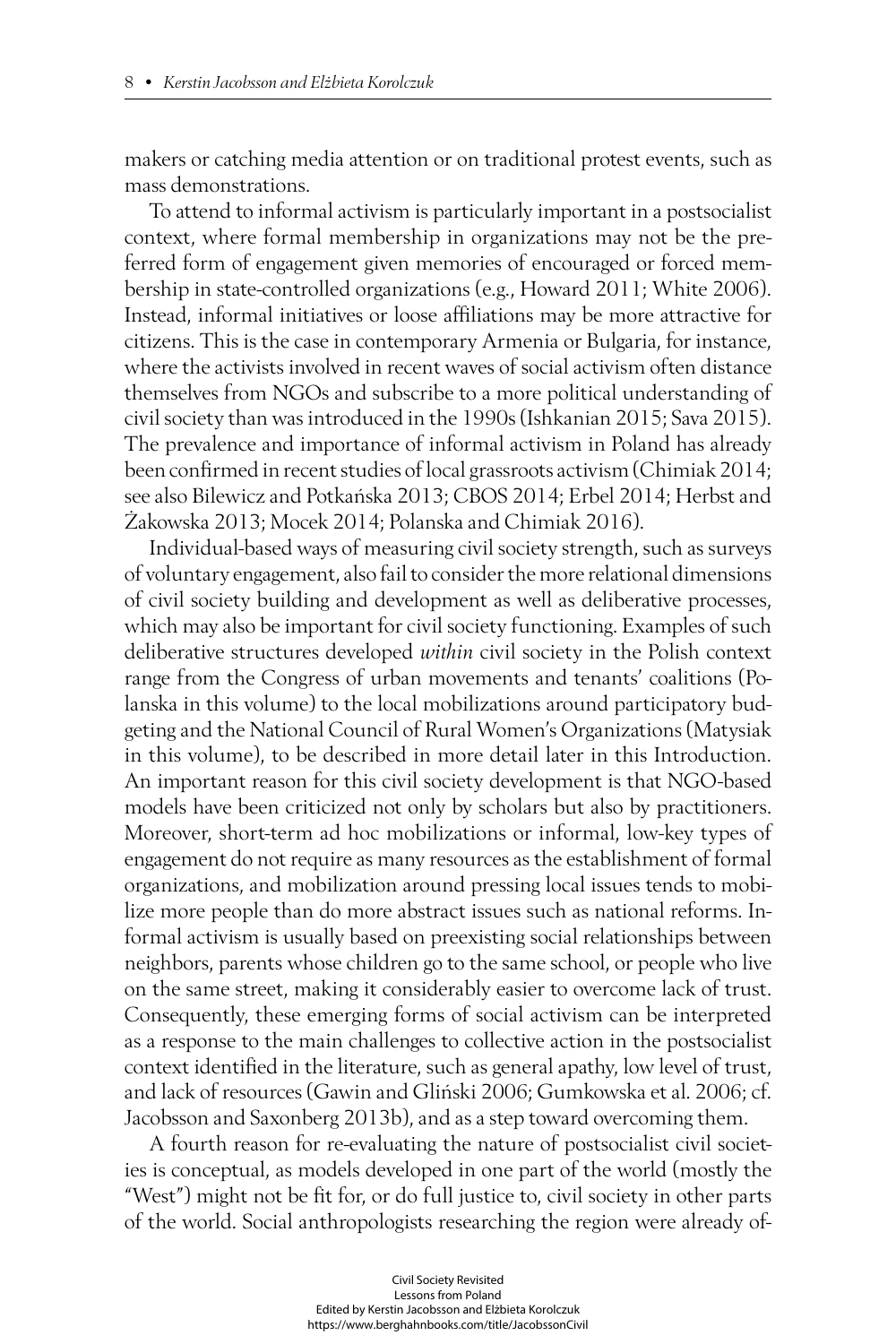fering this critique in the 1990s, arguing that "real" civil societies may diverge from ideal-type models provided by, for instance, political theory; the nature of civil society is seen here as reflecting diverse realities in different social contexts (Buchowski 1996; Hann and Dunn 1996; cf. Trutkowski and Mandes 2005; Gagyi 2015). Likewise, social movement scholars have argued that in expecting collective action in the postsocialist context to follow the same repertoire of action and contention as in Western Europe or North America, researchers risk missing out on important forms of engagement and collective action (e.g., Jacobsson and Saxonberg 2013a; Jacobsson 2015a). For instance, it has been argued that social movement organizations in postsocialist Europe may be less able to mobilize people into traditional forms of participatory activism; however, they have been quite effective in so-called transactional activism. This type of activism entails building productive relationships with public authorities as well as other civil society actors (e.g., Císař 2013a, 2013c; Petrova and Tarrow 2007). Thus, movements here simply display a partly different repertoire of contention (see also Flam 2001).

Moreover, dichotomous views of social actors—either as engaged in contentious action or as becoming service organizations or self-help groups—are not particularly helpful for understanding collective action in the postsocialist context. In many cases groups are in fact engaged in both types of activism in parallel, as illustrated in the analyses of tenants' organizations and mothers' and fathers' initiatives (Hryciuk; Polanska; Korolczuk, all in this volume), and even those groups that currently have a quite narrow focus, such as networks of rural women, carry a potential to undertake other types of activism (Matysiak in this volume).

A final argument calling for a reassessment of postsocialist civil societies is that there are ideological and normative reasons as to why some forms of social engagement have been privileged and others disqualified, in research as well as in public policies. Building civil society has been part and parcel of the political project of developing capitalism and democracy, and has thus functioned as a reform ideology in the transition process of state-socialist countries (e.g., Buchowski 2006; Górniak 2014; Lane 2010; Załęski 2012).3 As such, it can be seen as a form of political coordination under capitalism; the promotion of civil society has thus become "a social component of the move to markets and polyarchy" (Lane 2010: 311). The (neo)liberal organizational models (with NGOs as the prototype) were introduced and sponsored from abroad, especially during the first two decades of political and economic transformation, but (in most countries) they were also embraced by domestic policy makers and elites. Through this process of de facto channeling of engagement, civil society in Central and Eastern European countries developed into a "third sector" that would provide auxiliary services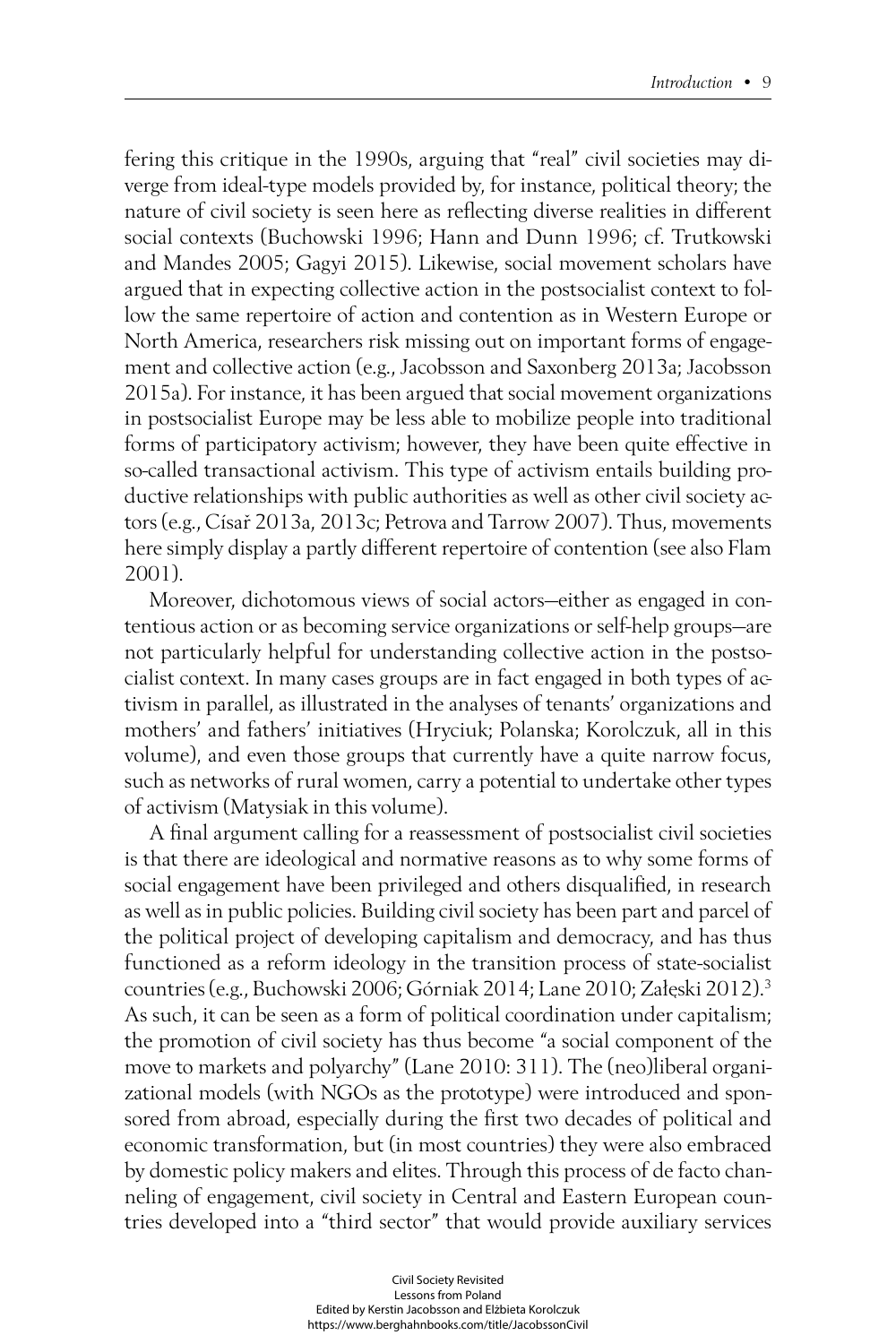and expert knowledge to the state ( $\text{Zuk } 2001: 114$ ). Detrimental effects of this trend include the bureaucratization and depoliticization of civil society actors, which shows that promoting civic engagement from the outside often serves the political and economic interests of the promoters rather than local society. As mentioned above, the recent resurgence of grassroots activism and the search for new models of organizing across Central and Eastern Europe are in part a reaction to such "transplanting" of models and practices from abroad (Fábián and Korolczuk 2017; Jacobsson 2015b).

So far, some types of activism have been too easily interpreted as the expression of "genuine" civil society, while other groups and organizations are delegitimized. The process of delegitimization is manifest, for instance, in a highly normative language used when some organizations and groups are discussed. They are often referred to as "old," self-serving or corrupt, disruptive, "backward," as "the remnants of the state-socialist era" (see, e.g., Hryciuk and Korolczuk 2013). For example, in a widely referenced analysis of the organizational patterns of Polish NGOs, the organizational styles of most postsocialist organizations studied come under such labels as "resistant to transformation" (*odporni na transformacj*ę), "nostalgic clientelism and nepotism" (*nostalgiczny klientelizm i kolesiostwo*), or "real enemies of democracy" (*prawdziwi wrogowie demokracji*), (Gliński 2006a: 66–73). This is not to deny that clientelism or anti-democratic attitudes exist among representatives of organizations but rather to highlight the exclusionary discourses that may prevent us from seeing the heterogeneity of existing organizations. Another example of how this exclusionary logic works is presented by the Polish Voluntary Fire Brigades (*Ochotnicza Stra*ż *Po*ż*arna*), which were routinely excluded in the statistics of civil society organizations and civil society literature, even though they are often the most influential organizations in rural areas.4 Even when they are included, as in Gliński's study analyzing the activities of one local brigade, they appear as an exemplary case of organizations "resistant to transformation" that do not engage in any meaningful type of action but "remain in a nostalgic slumber" (2006a: 86–88). Until recently the voluntary fire brigades were typically seen as an example of "old" civil society, which works to integrate the local community mainly in rural areas by organizing local festivities and celebrations, but is not oriented toward social change (Gawin 2004). Reasearch shows, however, that the fire brigades also fulfill other roles. For example, they are important for local political life, because their members can recommend candidates in local elections and sometimes "the number of activists recommended by fire brigades is bigger than the candidates recommended by political parties" (Bartkowski 2004: 290). They generate social capital and can be interpreted as examples of bottom-up, self-organizing civil society (Adamiak 2013). This shows that organizations can combine different functions such as service provision with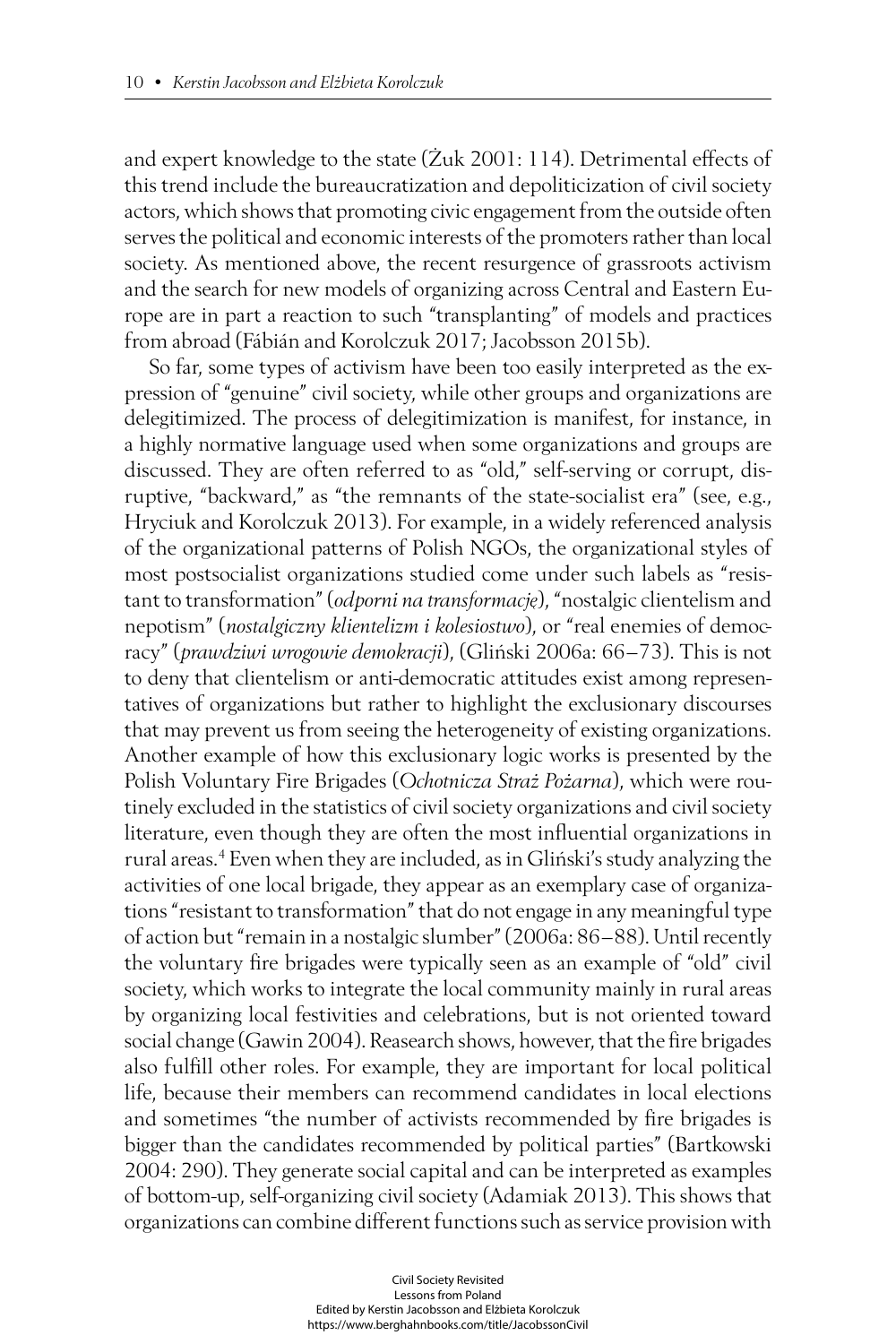exerting political influence, and therefore that dichotomous understandings of civil society organizations are not helpful if we are to understand local civil societies.

The logic of exclusion pertains also to the activism of economically disadvantaged groups or social movements making claims about welfare and socioeconomic problems (Charkiewicz 2009; Hryciuk and Korolczuk 2013; Hryciuk and Polanska in this volume). People who belong to these groups easily fall victim to the process of what Buchowski termed "internal societal orientalization" (2006: 466). They are seen not as a vital part of the process of democratization and modernization of the country (understood as "successful transition"), but rather as interest groups that are "tainted" by their postsocialist origins or type of mentality. Consequently, they become discursively and practically disqualified from being "legitimate" civil society actors that, in turn, affects the way civil society is defined and theorized in Poland (Górniak 2014).

This exclusionary process takes place not only with regard to class position but also with regard to the gender or ideological and religious orientations of the citizen groups. It affects specific social groups or organizations, such as poor mothers fighting for the restoration of the Alimony Fund (Hryciuk and Korolczuk 2013; see also Hryciuk and Polanska in this volume), labor unions protesting pension reform and precarious working conditions (Kubisa 2014), people living in communal buildings mobilizing against reprivatization plans (see Polanska in this volume), or rural women's organizations (*Ko*ł*a Gospody*ń *Wiejskich*) (see Matysiak in this volume). Also, the activism of conservative religious organizations and groups, such as the Family of Radio Maryja, is rarely seen as an expression of civil society (see, however, Kamiński 2008; Krzemiński 2009; Rogaczewska 2008). The same is true of right-wing or nationalist mobilizations and radical groups practicing violence or other forms of illegality that stand in contrast to the "civilized" repertoire of contention exhibited by most other movements in the region (see, however, Pankowski 2010; Płatek and Płucienniczak in this volume; cf. Piotrowski 2009; Polanska and Piotrowski 2015; Wrzosek 2008). The grassroots movements arising and developing in Central and Eastern Europe encompass a wide spectrum of claims ranging from notably progressive to notably reactionary ones (from the perspective of liberal democracy) (e.g., Graff and Korolczuk 2017; Fábián and Korolczuk 2017; Kováts and Põim 2015). Thus, to better understand the dynamics of existing "vernacular" civil societies, we need to identify less normative and more inclusive conceptions of civil society and social movements, allowing an analytical openness to the variety of ways in which social engagement occurs (Kopecký and Mudde 2003b).

In this volume, we propose approaching these exclusionary practices as an object of study, thus analyzing the process of legitimization and (de)legitimi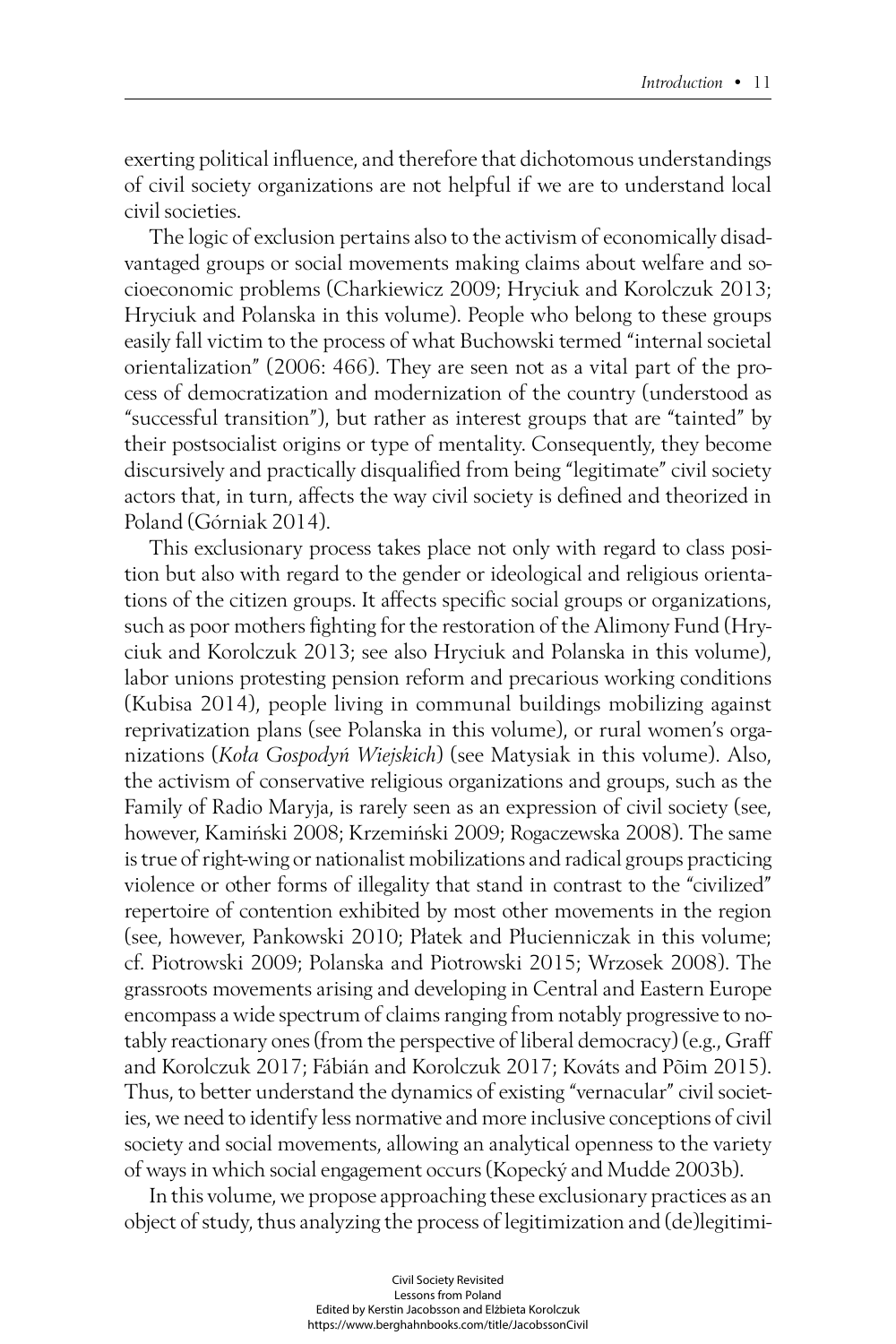zation of specific groups, repertoires, and claims by the elites, the media, and academia due to class, gender, ideological standpoint, etc. We see this logic of exclusion as connected to the local trends (postsocialist transition) as well as to transnational or global processes, such as neoliberalization, globalization, and migration. Consequently, a practice-based and processual approach to civil society enables us to see how local and transnational trends, discourses, and practices interact with and contradict each other, resulting in a rich, heterogeneous, and evolving array of different types of social activism.

# Making Sense of Contemporary Polish Civil Society

Poland is a particularly interesting case to focus on not only because of the legacy of Solidarity but also due to the long traditions of social activism (Bartkowski 2003 and 2004; Szustek 2008; Zagała 2014), and its fairly welldeveloped and diverse associational sphere during the years of state socialism (Ekiert and Kubik 2014). Some scholars propose to go even further back and study the influence of the long-term historical processes dating back to the eighteenth andnineteenth centuries, when Poland lost its independence and was divided among the three neighboring countries (Bartkowski 2003; Leś 2001). They argue that until today there have been significant differences pertaining to social capital, level of socioeconomic development, and vitality of institutions of local democracy and self-government that are rooted in the period of partitions. Social activism on the local level is significantly stronger in Galicia, Greater Poland, Pomerania, and Upper Silesia, the regions with long-term traditions of local associationism. Bartkowski concludes that until today the "local press is much more developed in these regions and there are more local and regional associations, which not only help to uphold 'civic spirit' but also serve as schools of social activism" (2004: 298). The legacy of the past is also significant when it comes to material resources, e.g., the availability of spaces where people can gather. According to Bartkowski, today 85 percent of all so-called people's houses (*dom ludowy*), which are buildings owned by local rural communities where meetings and festivities can take place, are located in the Galicia region, where traditions of associationism and local government dating back to the eighteenth and nineteenth centuries, the period of the Galician autonomy introduced by the Austro-Hungarian Empire, are the strongest (2004: 291).

Most international readers, however, would associate the country with the mass movement capable of mobilizing grassroots as well as challenging the socialist regime (Arato 1981). Founded in the Gdańsk Shipyard in 1980, the Independent Self-governing Trade Union Solidarity (*Niezale*ż*ny Samorz*ą*dny Zwi*ą*zek Zawodowy Solidarno*ść) reached 10 million members in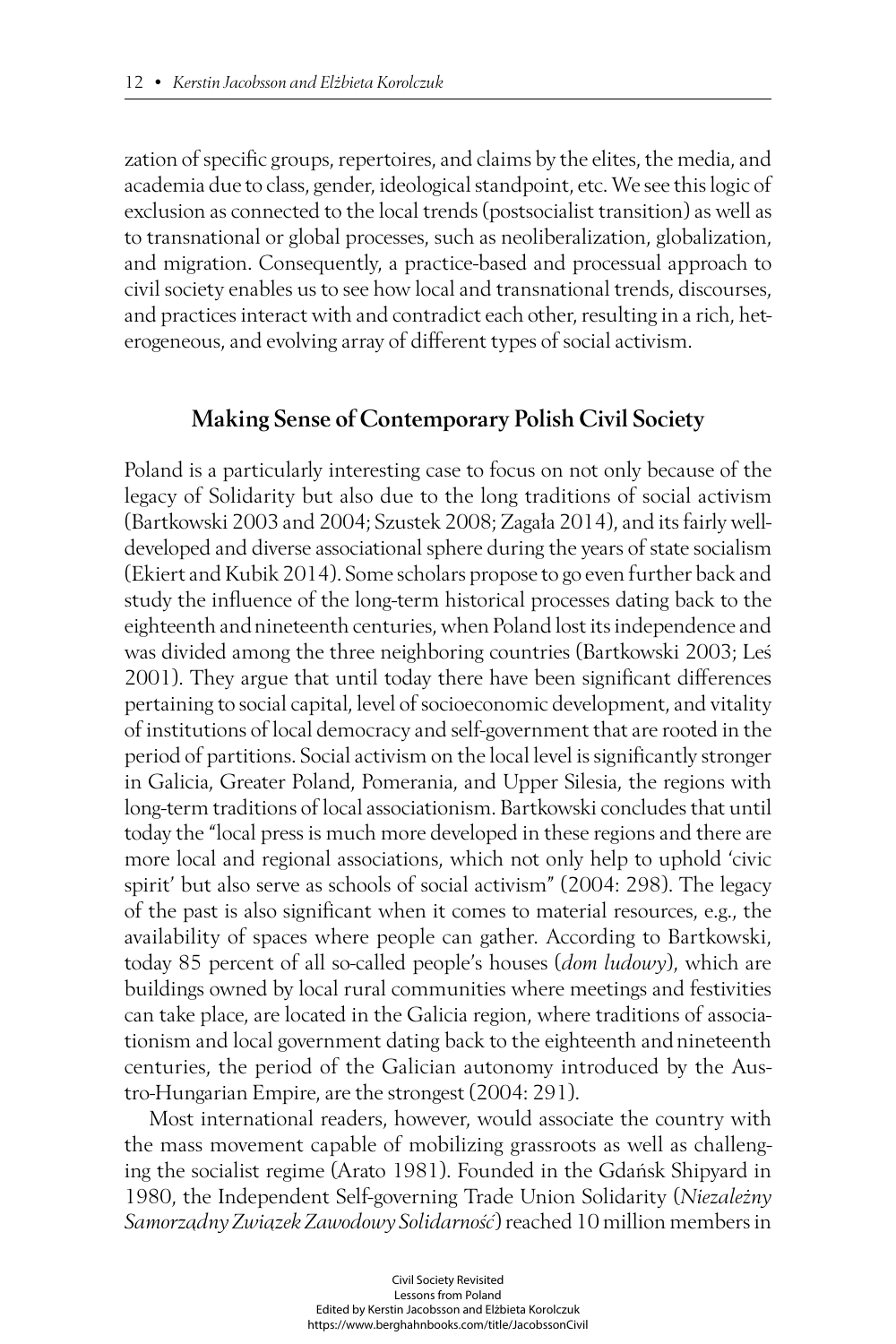1981, which at the time constituted one-third of the total adult population of Poland. Despite the introduction of martial law in 1981, and the nearly decade-long period of abeyance when thousands of activists were forced to emigrate or to go underground, the mass mobilization was an important factor in bringing regime change in 1989. In the long run, however, Solidarity's legacy remains contested, mostly due to "the inability of the Polish elites and the population at large to formulate once and for all a clear and broadly accepted interpretation of the movement's history, its heroes, and its most significant successes" (Kubik 2015: 164). This trend stems partly from the fact that even though, thanks to Solidarity, Polish workers seemed to have won the battle, it soon turned out that the newly introduced capitalist system led to growing inequalities and the economic and political marginalization of the working class. Ost (2005) argues that these developments left many workers frustrated and angry, thus enabling the right-wing nationalist groups to take over the leadership in the Solidarity union and form political opposition to liberal elites.

There is also evidence that by the wake of the transformation Polish elites did not support spontaneous grassroots activism of workers or women's groups, fearing mass protests and uncontrollable mobilization (e.g., Ekiert and Kubik 1999; Penn 2003; Załęski 2012). A well-known example of such a dynamic is the case of local citizens' committees, which emerged at the end of 1988 as semilegal organizations supporting the democratic opposition and spontaneously evolved into a nationwide movement (Borkowski and Bukowski 1993). Soon after the elections in 1989 local commitees collided with the Solidarity Union, and due to the conflicts between Solidarity's leaders they were partly centralized and dismantled within a year. This case illustrates a broader trend in that "both political options dominant at the time were deeply distrustful of the vibrant grassroots 'civil society.' First, the elites attempted to take over and use these initiatives, and when it proved to be impossible . . . they were extinguished and the whole issue (of bottom-up civic activism) put aside" (Gliński 2008: 16, translated by the editors).

These findings suggest that the apathy and lack of social engagement among Poles observed in the 1990s did not stem only from the economic hardships or postsocialist mentality, but resulted from the democratic state's efforts to discourage mass mobilization and channel social activism into NGOs. Gliński (2008) claims that distrust toward mass mobilization and the elitist vision of civic organizing were also common among scholars, explaining why there was relatively little interest in studying Solidarity and social activism throughout the 1990s. The renewal of interest in civil society by both scholars and practitioners in the beginning of the twenty-first century resulted from new trends emerging in the country, but it was also linked to the process of EU accession, when promotion of civil society emerged as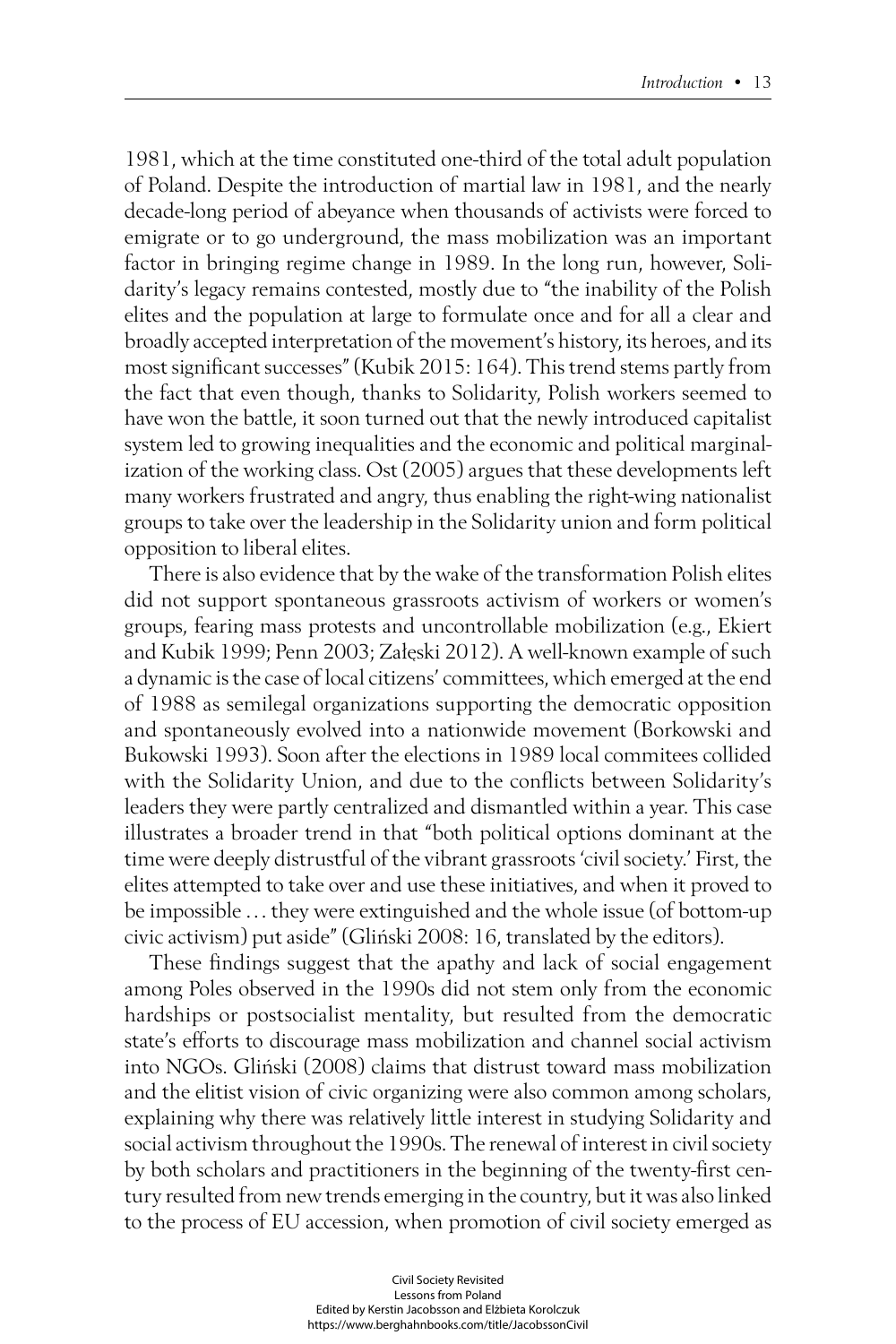a response to the democratic deficit of European institutions and the challenges of the integration process (Lane 2010).

Until recently, the conventional view of contemporary Polish civil society depicted it as weak, passive, and nonparticipatory in nature, still in need of "catching up" with Western Europe, and Polish civil society organizations are frequently conceived as NGO-ized, that is, donor-dependent, bureaucratic, and apolitical (e.g., CBOS 2014; Czapiński and Panek 2014; Gawin and Gliński 2006; Kościański and Misztal 2008; Przewlocka et al. 2013; Sułek 2009). Indeed, most quantitative indicators show that the number of Poles engaging in any type of social activism is low. According to recent studies, the percentage of Poles who participate in voting and volunteering, who are members of nongovernmental organizations, or who take part in demonstrations is the lowest among EU countries (BBVA International Study 2013). The Social Diagnosis Report shows that 86 percent of Poles do not belong to any organizations (Czapiński and Panek 2013: 289; cf. GUS 2013). Only 13.7 percent declared that they belong to "organizations, associations, parties, committees, councils, religious groups, or clubs," of which the most commonly mentioned are religious organizations (23 percent), sports clubs (15 percent), and hobby clubs (13 percent). Only 2.5 percent of Poles belong to more than one organization. Another popular measure of civic engagement is participation in activities for the benefit of one's community, including "commune, housing estate, town or neighborhood" in which only 15 percent of respondents took part during the last year (2013: 291). Slightly more popular was taking part in unpaid work or providing services for persons outside the family or for a social organization (19 percent) and participation in public meetings outside of the workplace (17 percent). In general, participation is said to be more popular among well-educated persons living in big cities than among other parts of the population (Czapiński and Panek 2013: 290).

To explain the lack of citizens' engagement, researchers often point to lack of social capital, especially low level of social trust (Lewenstein and Theiss 2008; Szymczak 2008), the weaknesses of civic education (Napiontek 2008; Torney-Purta et al. 2001), and a generally low level of interest in the democratic culture of participation (Sułek 2009). Apathy and notorious Polish "learned helplessness" (e.g., Gliński 2006b: 279) are highlighted in scholarship as the main obstacles to social activism and engagement in the civil sphere; instead people are resourceful in the sphere of work, informal economy, professional career, or when coping with poverty; thus civic engagement is allegedy limited to "enclaves" of engaged citizens surrounded by general passivity (e.g. Gliński 2004 and 2006b; Czapiński 2008). These anticivil attitudes are often attributed to the specific type of mentality molded by a state socialist past that combines a sense of entitlement with lack of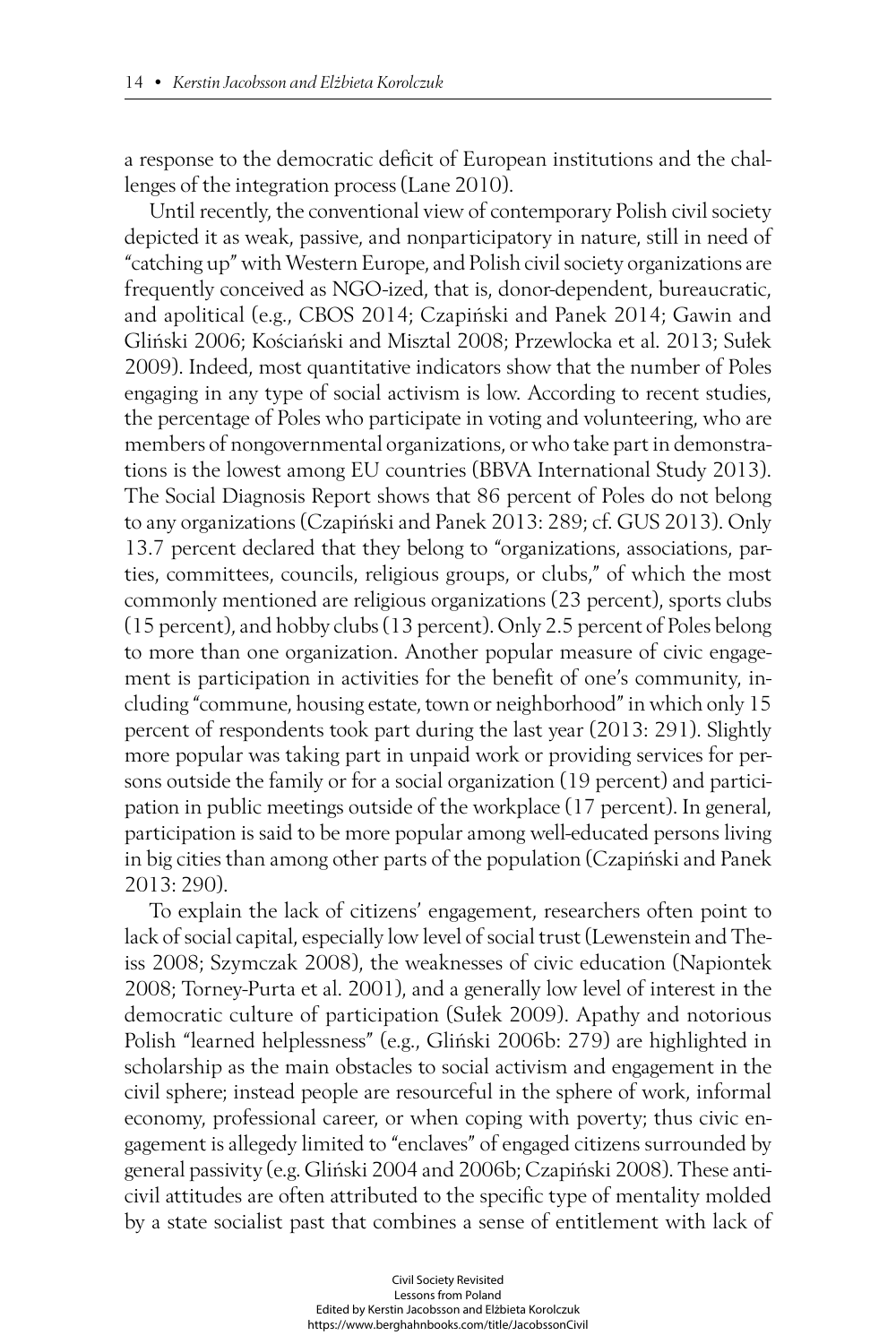responsibility for the common good, impeding civic spirit and social engagement (Sztompka 1991; 1998; cf. Masłyk 2013). Some researchers also point to the persistence of "sociological void," a term coined by Nowak (1979) to describe Poles' lack of identification with intermediary-level institutions and strong identification with family and the nation in the 1970s. Pawlak (2015) shows that this concept is still evoked by Polish sociologists as an obstacle to the development of civil society and democratic culture in the country today, even though most scholars have ceased to examine the extent to which Nowak's idea fits current trends.

Scholars have also stressed economic and sociopolitical factors that hamper the development of civil society understood as not-for-profit activism on behalf of the common good. The lack of financial resources and know-how are often pointed out in literature as an obvious obstacle to the development of the third sector (Gliński 2006b; Przewlocka et al. 2013), especially in the case of smaller organizations based outside of Warsaw (Korolczuk 2013).

International studies show that individuals' levels of education and income have a profound impact on participation and political activism on an individual level (Schlozman et al. 2010; see also Kiersztyn in this volume). The rapid and thorough economic transformation initiated in 1989 resulted in relatively high levels of economic inequalities in contemporary Poland.<sup>5</sup> Neoliberal reforms prompted many Poles to focus on the economic survival of their families rather than social activism on behalf of others. Such an interpretation, stressing the economic factors behind Poles' lack of social engagement, is partly confirmed by surveys showing that people who earn above the average income tend to engage in some sort of social activism more often than those who earn below the average; that they are more likely to accept helping others and to think that people acting together can bring about positive social change (Adamiak 2014). Nevertheless, Kiersztyn (in this volume) demonstrates that in the Polish context economic determinism may be less important as a factor explaining political and civic involvement than is assumed, even though the statistical analyses reveal a positive relationship between household income and civic activism—showing that precarious employment causes the equalization of participation rates across social groups with different levels of education by leveling down.

The (alleged) enclave-like character of Polish civil society is also interpreted as resulting from existing regulations that channel social activism into nongovernmental organizations, marginalizing other types of engagement (Jacobsson 2013; Mocek 2014; Szustek 2008). The 2003 Act on Public Benefit and Volunteer Work (with a 2010 amendment), which regulates many important issues concerning civil society's functioning, focuses mostly on formal types of activism. It sets the rules of engaging in public benefit work by NGOs, regulates their cooperation with public administration, and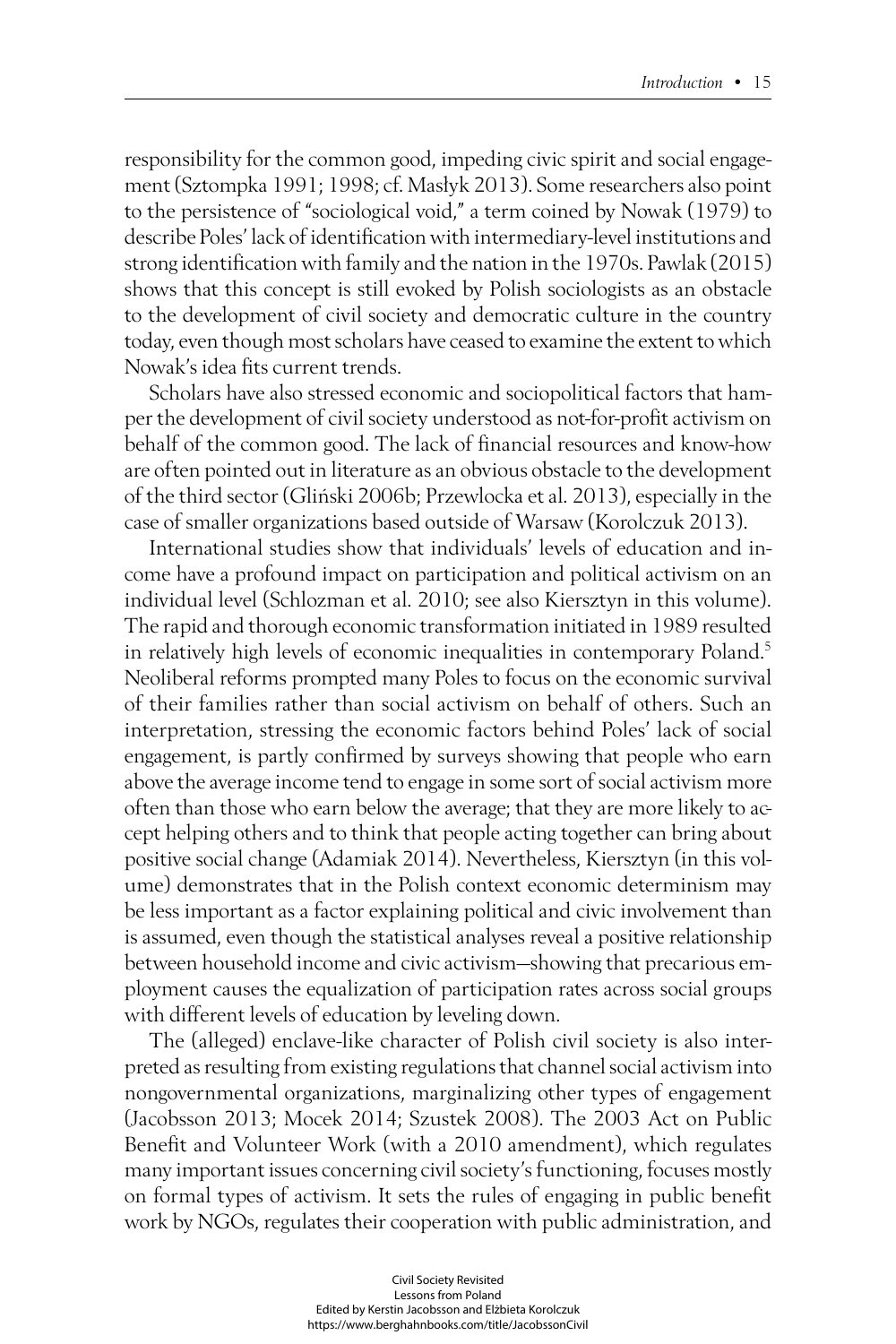establishes the terms for securing public-benefit organization status as well as for state supervision over public-benefit work. In practice, this means that even though informal groups and individuals are not entirely excluded from cooperating with authorities (as we develop later), they are not eligible for certain types of public support. They are also not represented in the Public Benefit Works Council, which is an advisory and supportive body contributing to the formulation of tax provisions, expressing opinions about the government's plans, and facilitating cooperation between civil society organizations and the state (Gumkowska et al. 2006: 49).

Financial resources are channeled toward formal organizations, especially those that received the status of Public Benefit Organizations in accordance with the Act on Public Benefit and Volunteer Work. Only the entities that perform "public benefit work" are eligible for state support, and since the act defines such work as "a work performed to the benefit of the public and society by nongovernmental organizations," by definition it excludes any informal groups and networks. Only nongovernmental organizations can enter the contest for state subsidies organized by the state-funded Civic Initiatives Fund (*Fundusz Inicjatyw Obywatelskich*) and acquire public-benefit organization status, making them eligible for 1 percent of tax revenue. The so-called percentage law enabling citizens to support the third sector directly, not via the state, was introduced in 2003 to stimulate engagement, to educate citizens, and to help the organizations become less financially dependent on the state (Goliński 2004; Wygnański 2004).

The process of introducing regulations concerning the relationship between civil society actors and the state is ongoing. Adjustment to new regulations takes time, thus, there is a need for constant re-evaluation of how specific tools work. One example concerns the development of structures for relationships with public authorities, such as the social consultation bodies in place at the local level in all communes, both urban and rural, and the other local government units. The 2003 Act on Public Benefit and Volunteer Work introduced a provision that obliges local authorities to set up plans for cooperation with local NGOs every year and, according to the Ministry of Labor and Social Policy reports, most local governments prepare such plans. While implementing such regulations is not always successful, there are some indications that Poles are becoming more and more interested in such cooperation and more effective in influencing decisions on the local level (e.g., Garpiel 2014).6

To sum up, existing literatures on civil society in Poland show that the level of citizens' engagement reflects local institutional mechanisms, such as financial incentives and regulations aimed at stimulating social activism, but also larger processes of social, economic, and political change. In pointing to a number of important cultural, institutional, and financial factors that im-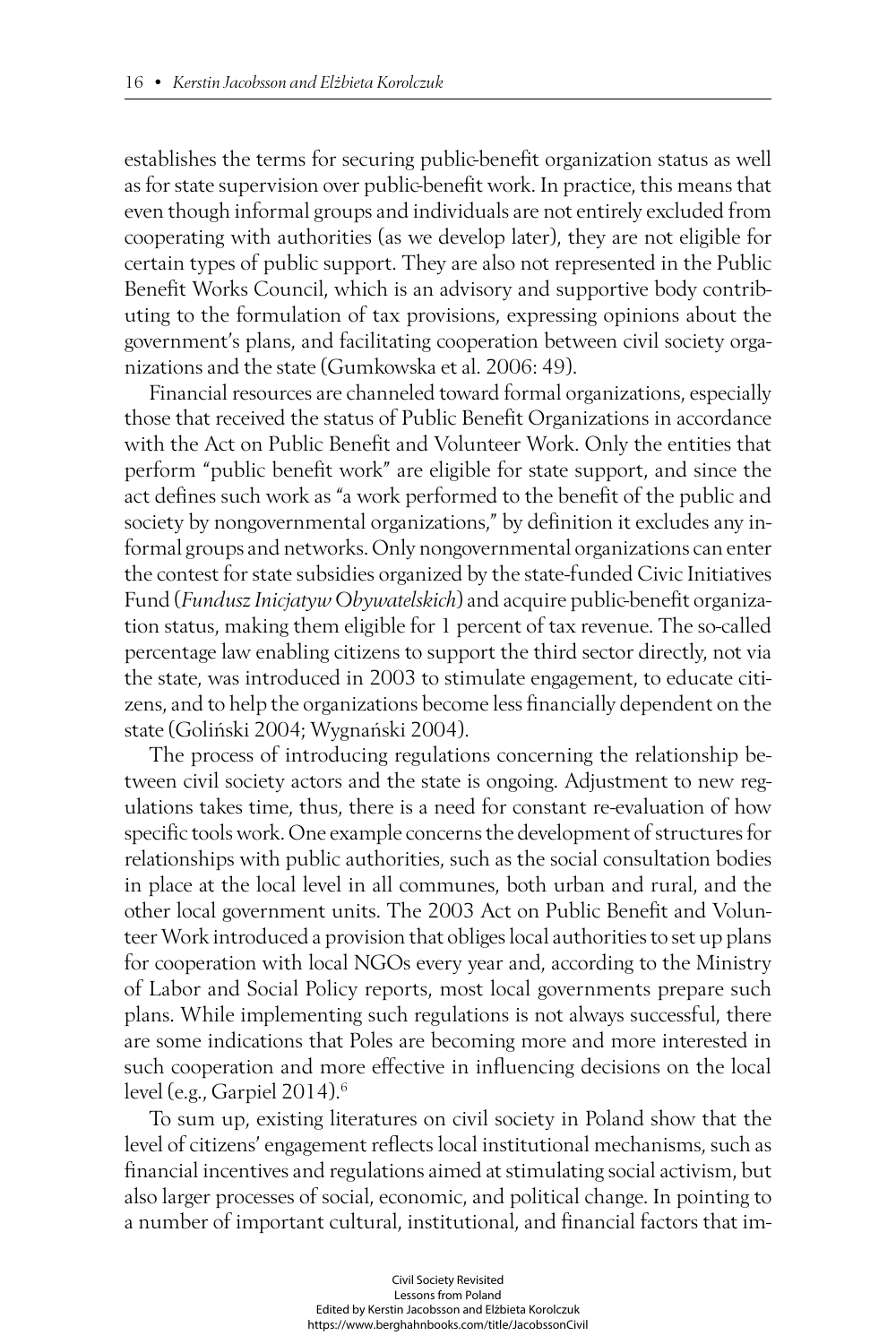pede citizens' engagement, existing scholarship gives us a valuable picture of civil society activity in the post–state socialist context. However, such a view appears increasingly one-sided as new, often informal, more or less spontaneous grassroots mobilizations and types of engagement emerge in the country. Thus, there is a need to rethink the ways in which civil society is defined and analyzed. We believe that this task requires rethinking the conceptual and methodological approach to capture the various types of activism as well as bridging civil society and social movement studies.

## Rethinking Polish Civil Society

Whereas most existing literature on civil society in Poland laments the weakness of civil society in the country, and most quantitative measures confirm a generally low level of social engagement, people observing the events in Warsaw in the early autumn of 2015 might have had a different impression. To give one illustrative example: in just three days between 10 and 12 September 2015, the Polish capital saw a protest against the influx of refugees, gathering five thousand participants, as well as a demonstration of two thousand people under the banner "Refugees Welcome," organized by left and liberal groups. There were also several thousand nurses mobilized by the All-Poland Trade Union of Nurses and Midwives, who took to the streets to demand better pay and working conditions, and a demonstration of a couple hundred people, mostly elderly, who marched under the banner "Jesus Christ the King of Poland." Additionally, Warsaw hosted the VII Congress of Women, organized by the Congress of Women Association, which gathered approximately four thousand women from across Poland demanding more gender equality in all areas of social and political life.

Such a scale of social mobilization is not atypical for contemporary Poland, as in recent years many groups took to the streets on a mass scale, including right-wing nationalist groups, trade unions, as well as feminists (Kubisa 2014; Regulska and Grabowska 2013) or people protesting against the Anti-Counterfeiting Trade Agreement (ACTA) (Jurczyszyn et al. 2014). These initiatives were not limited to Warsaw, as smaller demonstrations in support of helping refugees took place in other Polish cities such as Kraków and Białystok, and in 2014 alone twenty-one local Congresses of Women took place in different regions. In some cases, citizens were mobilized by existing organizations such as trade unions, football fan clubs, or associations; in other cases, there were more spontaneous grassroots initiatives, e.g., the demonstration welcoming refugees in Poland or protests of ACTA. The sheer scale of these mobilizations calls into question the validity of the view of Polish civil society as currently weak and underdeveloped.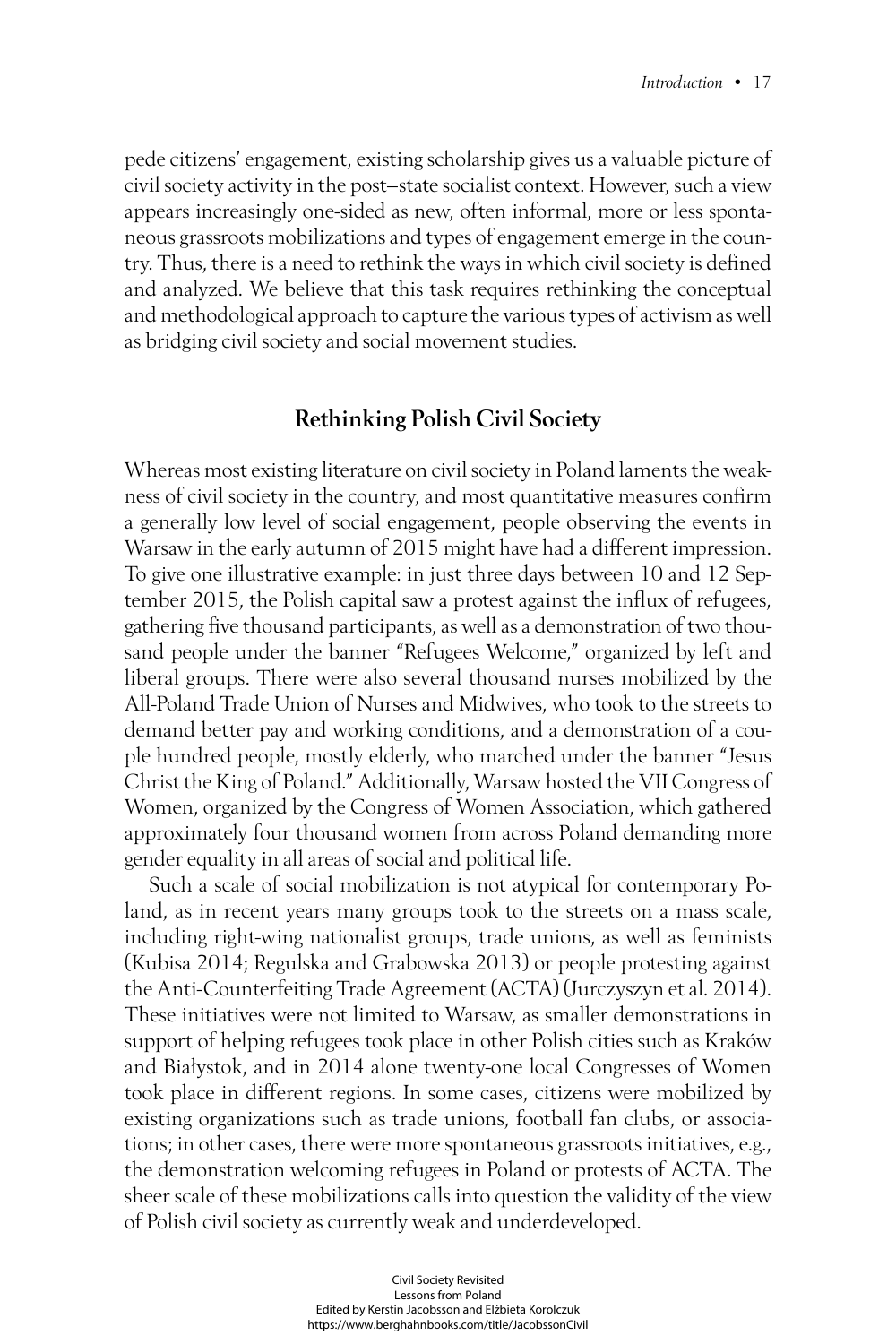Our claim is that some types of social activism have escaped researchers' attention, not only due to their relative novelty or the sometimes low-key nature of their action, but also because of the specific definitions of civil society that circulate in both academia and public discourse in Poland (cf. Jawłowska and Kubik 2007). As shown by Jezierska in this volume, most representatives of Polish think tanks conceptualize civil society as a provider of public services, moral blueprint, or control on power. However, such narrow understandings of civil society do not only appear characteristic of the elite group of people working for influential NGOs. As noted by Trutkowski and Mandes, studies on civil society often come down to debating which institutions fit the normative definitions of civil society and thus should be included in the analysis, and which should be excluded (Trutkowski and Mandes 2005: 30; cf. Górniak 2014; Jawłowska and Kubik 2007). Thus, the types of social activism that do not fit such a narrow understanding of ideological, organizational, and functional characteristics of civil society tend to be marginalized and/or excluded.

The example of extreme right-wing movements shows that the ideological and normative orientation of the activists is an important factor in determining whether they are seen as part of civil society. People protesting immigration with slogans such as "All Poland says 'No!' to these Islamic barbarians"7 appear to be in direct and unequivocal opposition to the values that civil society is expected to epitomize, such as openness, responsibility, and solidarity (e.g., Gawin and Gliński 2006; Kocka 2006; Wrzosek 2008). Thus, many researchers would rather consider such movements as a reflection of uncivil society (cf. Kopecký and Mudde 2003a), which employs highly disruptive tactics to achieve its goals and/or reflects the "populism and illiberalism [that] are tearing the region apart" (Krastev 2007: 56). However, our view is that such groups are rarely as homogenous as they appear, and in any case their attitudes and activities need to be studied and interpreted rather than evaluated and disqualified.

Moreover, researchers often also exclude other groups, such as trade unions, as part of contemporary Polish civil society, interpreting their activism as a fight for the interests of a narrow group rather than for the common good (cf. Uzzell and Räthzel 2013). Even though scholars recognize the historic role of Solidarity, "which originated in 1980 as a trade union and also a citizens' movement . . . a 'moral avant-garde' which was struggling to free and modernize the country" (Krzywdzinski 2011: 68; Ost 2005), trade unions are seldom included in civil society studies and in statistics (see, however, GUS 2013). These exclusions influence the general picture of social activism in Poland. A few existing studies of traditional forms of organizing, such as trade unions and farmers' activism, show that these groups are able to mobilize on a mass scale and have an important impact on the political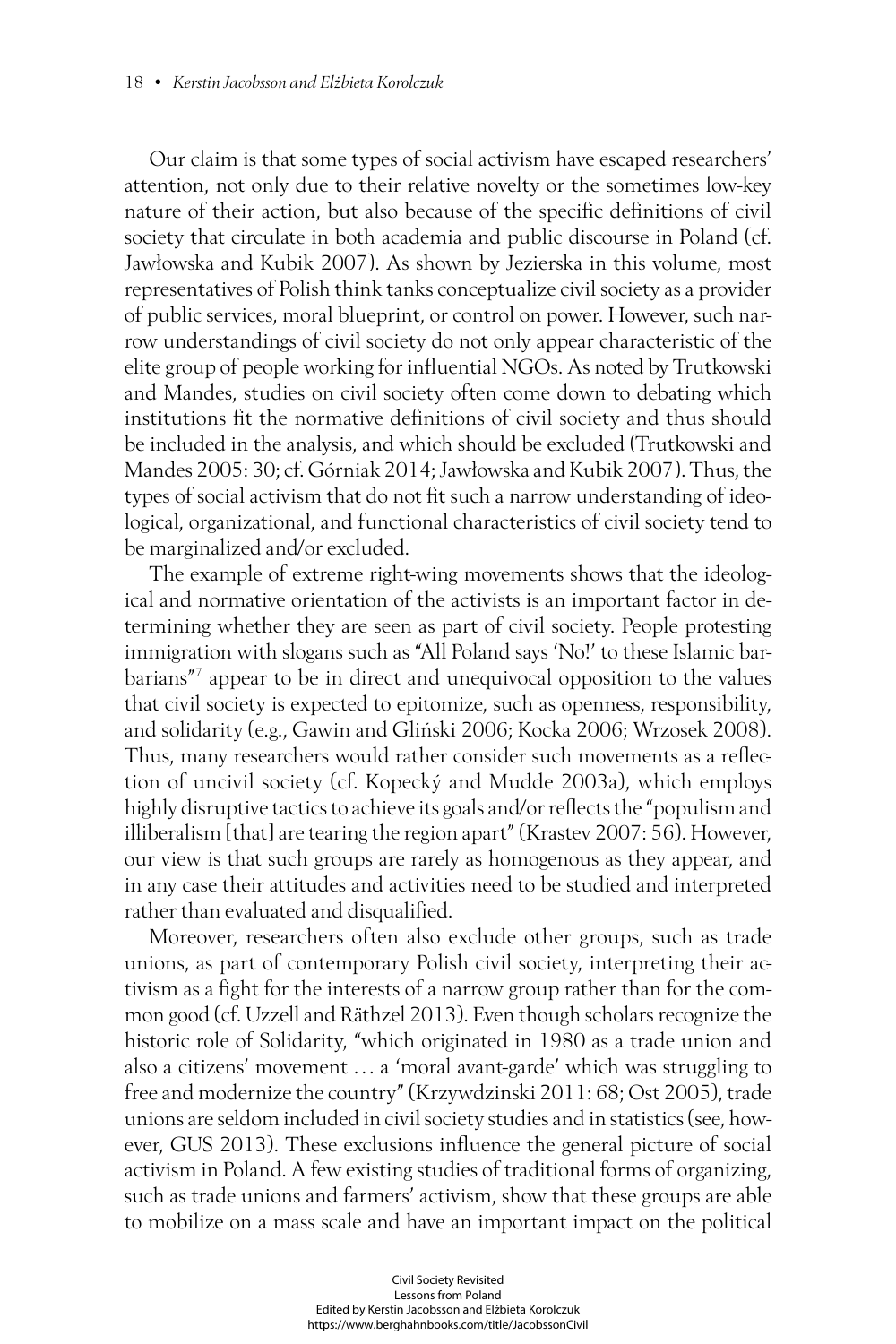sphere and the broader society. Kubisa's (2014) study of the mobilization of nurses in Poland, for instance, shows that over the last decade the All-Poland Trade Union of Nurses and Midwives not only managed to significantly increase its membership, actively recruiting new members during protests and strikes, but also succeeded in changing public discourse on health-care reforms. Similarly, the analysis of farmers' activism over the last twenty-five years shows that there were two major waves of protests (in 1989–1993 and 1997–2001) during which the farmers mobilized on a mass scale to defend their rights, which influenced the development of agricultural policy (Foryś 2015).

A similar tendency toward "invisibilization" can be observed in the case of conservative religious activism. According to several studies, members of religious organizations and communities make up as much as 75 percent of all people who belong to Polish civil society organizations (Szymczak 2011: 64; cf. Herbst 2005), but in the public discourse they are often depicted as "backward" and representing values that are antithetical to the norms that civil society actors should promote. Also, there is still little research examining different forms of religious activism and their social consequences (see, however, Bylok and Pędziwiatr 2010; Krzemiński 2009). In our view, these as well as other types of activism included in this volume are worth scholarly attention as they attest to the ability of Polish citizens to overcome major challenges to collective action, frequently pointed out by scholars, in the Polish context, such as widespread apathy, lack of interpersonal trust, disdain for political actions, and resource constraints.

Moreover, whereas previous research often focused on organized forms of activism, mostly through NGOs, currently there is a growing recognition of the many informal initiatives that successfully mobilize Polish citizens. Recent studies indicate that these mostly grassroots, often informal mobilizations constitute an important part of Polish civil society (e.g., Mocek 2014; CBOS 2014; Domaradzka 2015; GUS 2013; Herbst and Żakowska 2013). An example of traditional deliberative structures at the local level that have been little studied so far is the village assemblies (*zebrania wiejskie*) (Matysiak 2011). In recent years, we witnessed increased collaboration and the development of new deliberative structures within civil society that take the form of the organization of forums such as the informal Congress of Urban Movements in Poland (Polanska in this volume; Kowalewski 2013; Pobłocki 2014) or the national Congress of Women (Korolczuk 2014). Other examples of organized or semiorganized forms of participatory practices include participatory budgeting, parents' activism focusing on child care or educational reforms, conservative mobilization against "gender ideology," grassroots urban movements, mobilizations around civic law proposals,<sup>8</sup> tenants' networks, the cooperative movement (e.g., food cooperatives), and groups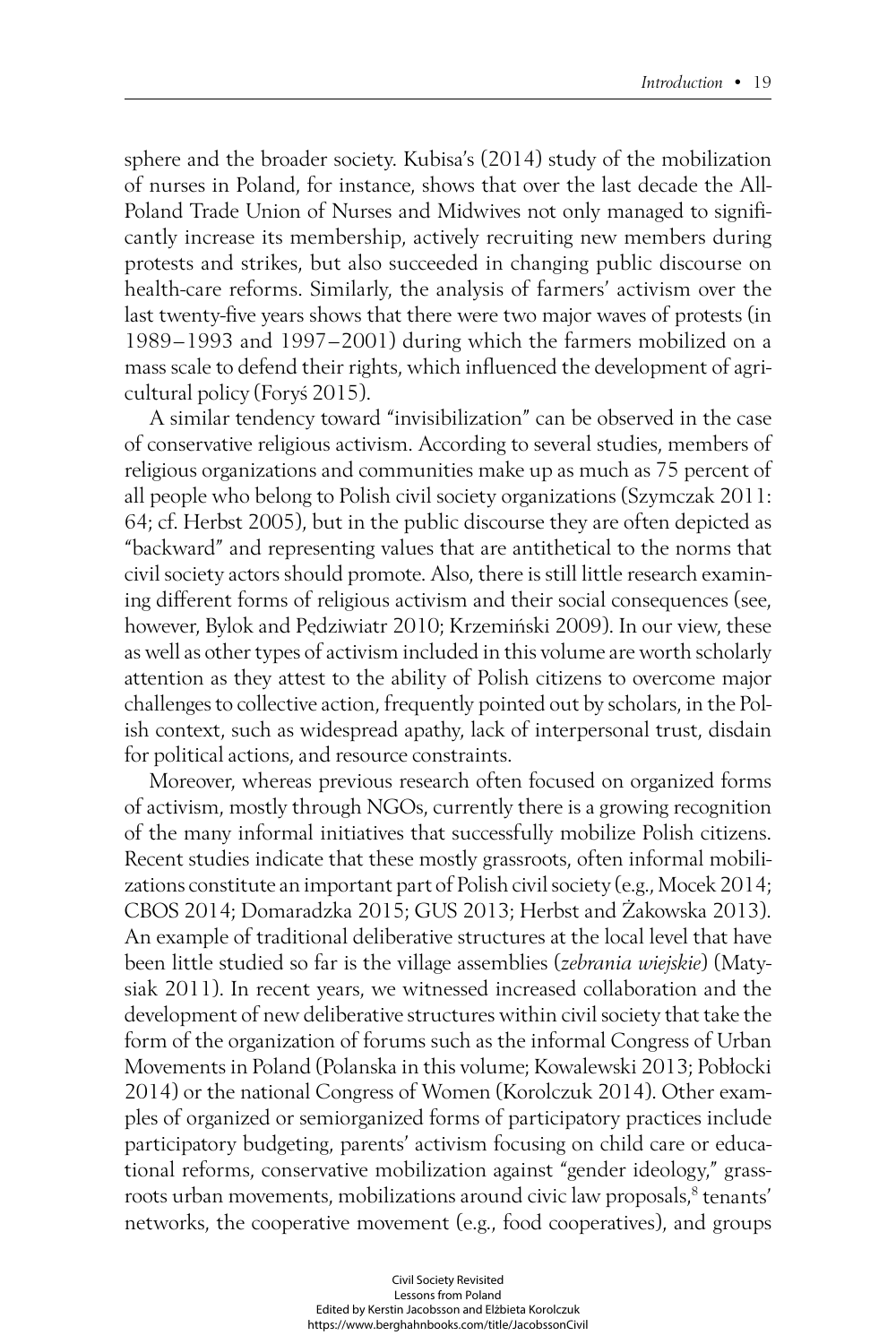promoting the sharing economy (e.g., time banks), as well as various types of online organizing, such as groups on Facebook, mailing lists, or groups gathering on specific thematic sites and blogs (Bukowiecki et al. 2014; Erbel 2014; Grzebalska 2016; Herbst and Żakowska 2013; Korolczuk 2014; Krześ 2014; Polanska 2014).

Sometimes informal organizing is just a phase in organizational development. For example, the Congress of Women that emerged in 2009 as a loose group of individuals and representatives of various organizations became an association in 2013. In many other cases, however, avoiding registration and maintaining nonhierarchical, informal relationships among participants is a preferred strategy, as in the case of Women's 8 of March Alliance, a feminist group that has existed since 2001, organizing yearly mass demonstrations in Warsaw (Regulska and Grabowska 2013). This type of activism can be termed semiformal because there is a set of rules that regulates the functioning of the group and the Alliance's members engage not only in ad hoc actions but also long-term cooperation with other groups and trade unions (Korolczuk 2014). We interpret them as functional equivalents of formal democratic structures, which can become rather effective in forging dialogue and cooperation as well as introducing specific changes in society.<sup>9</sup>

Some recent studies indicate that informal local activism can be an effective tool to bring about social change. More and more Poles believe that they can influence the way things work at the local level, which can be interpreted as a sign of a growing sense of agency, and as a signal of trust in the positive outcomes of collective actions. During the last decade, the percentage of people convinced that they can effect change in their local communities when acting together has grown steadily. While in 2002 only 50 percent of respondents were convinced that "people such as myself, in cooperating with others, can help the needy or solve some of the problems of the local community, my village or my city," 77 percent of respondents agreed with this statement in 2014 (CBOS 2014). There are some recent examples of how cooperation on the local level can bring social change, and how loose groups of citizens can effectively use certain tools, e.g., the possibility of entering into social consultation with authorities to change important decisions regarding urban planning or the decision-making process regarding hosting the Olympics, as was the case in Kraków (Erbel 2014; Garpiel 2014; Krześ 2014).

Informal types of organizing and social engagement are recognized by Polish law and international agreements such as the Lisbon Treaty. Even though the legal provisions tend to channel social activism into nongovernmental organizations, they also allow individuals and informal groups acting on behalf of all people to engage in the process of democratic deliberation and to cooperate with local authorities (Makowski 2014). Makowski points to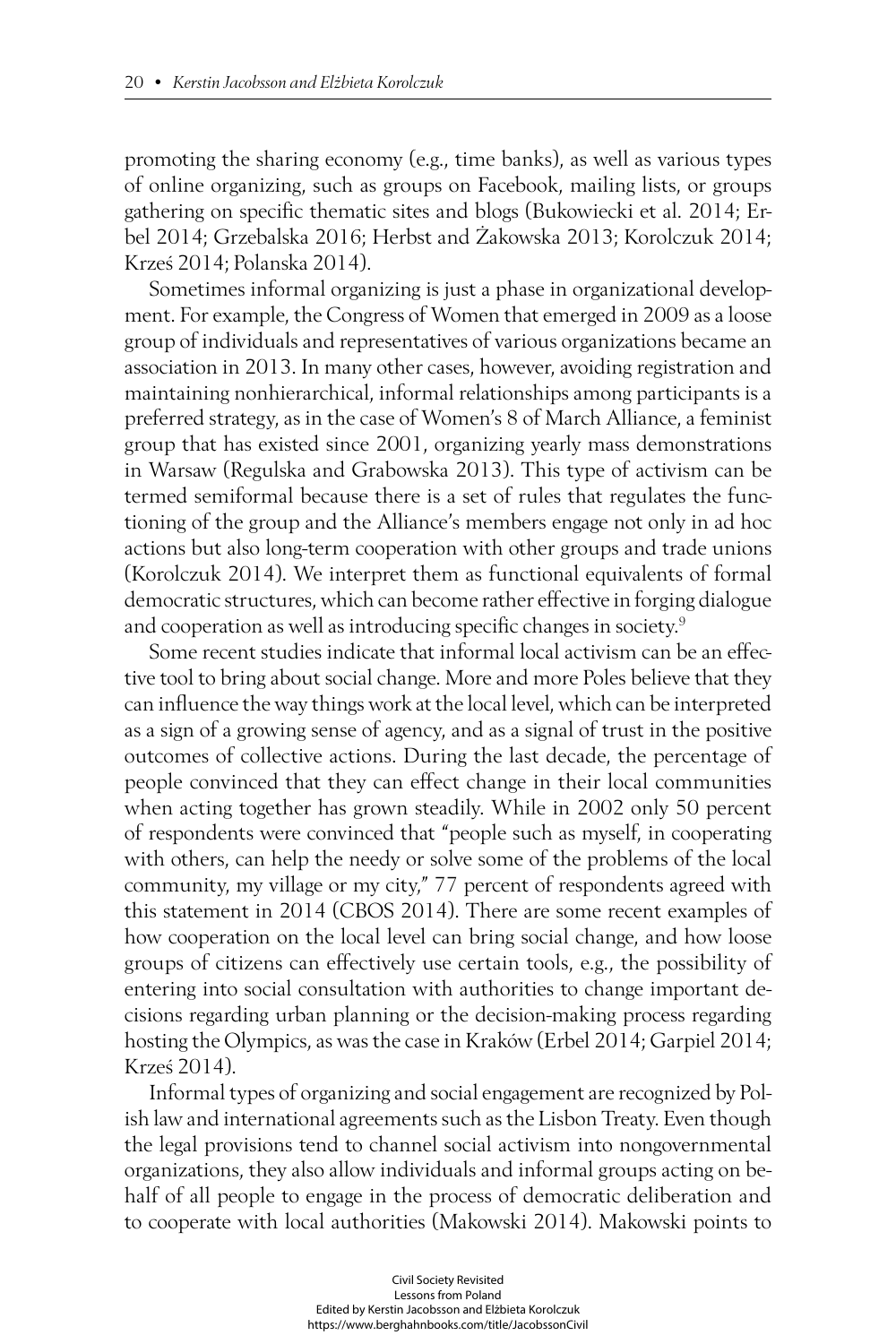the fact that such cooperation is often difficult in practice due to the lack of clear legal provisions, characteristics of Polish legal culture, and a general tendency toward engaging formal organizations in social consultations and cooperation with authorities. However, interest in such practices appears to be increasing, as the growing popularity of participatory budgeting shows. As of today, participatory budgeting has been introduced in over seventy cities in Poland (Kraszewski and Mojkowski 2014; Prykowski 2011). The participatory budgeting mechanism also exists in rural areas. It was introduced already in 2009 in the form of the village fund (*fundusz so*ł*ecki*). The Act on the Village Fund allows the communal councils to allocate funds from their budgets to finance projects, which are collectively chosen by the residents of rural subcommunes (*so*ł*ectwa*) located within their administrative areas. Even if participatory budgeting usually concerns a small share of the budget, and sometimes only a limited number of local citizens take part in the decision making,<sup>10</sup> the growing popularity of this and other forms of participation outside of formal organizations suggests that many Poles want to engage in informal, possibly more spontaneous and ad hoc types of social activism (Gerwin and Grabkowska 2012).

Furthermore, the view of Polish society as uniformly weak and apathetic can be contested on methodological grounds, as there are some significant discrepancies in available quantitative data. Whereas studies show low levels of engagement in formal types of activism, this is not the case concerning informal types of activism. When asked more generally whether they engaged in any "voluntary and non-profit pro-social activity" during the last year, as many as 78 percent of Poles answered "yes" (CBOS 2014; cf. GUS 2013). Most respondents declared that they devoted their time to help friends, family members (living separately), and neighbors. While one might debate whether such activities can be interpreted as activities strengthening civil society, these findings signal the existence of a sphere of social engagement that may have escaped surveys focusing exclusively on formal activism. They indicate a preference for noninstitutional types of activism and suggest that quantitative measures focusing on volunteering may show a distorted picture of actual engagement.

Such an interpretation is in line with international scholarship, which shows that traditionally applied indicators of institutionalized political and civic participation do not include the more informal activities that have emerged in many industrialized countries in recent decades (e.g., Baiocchi et al. 2014; Stolle and Hooghe 2005). Such low-key, grassroots forms of engagement can be interpreted as a response to skepticism about and distrust in politics, which has been growing in most democratic countries (e.g., Bennett et al. 2013). Analyzing these phenomena allows us to see that everyday life and political protest in many cases are mutually constitutive, and that daily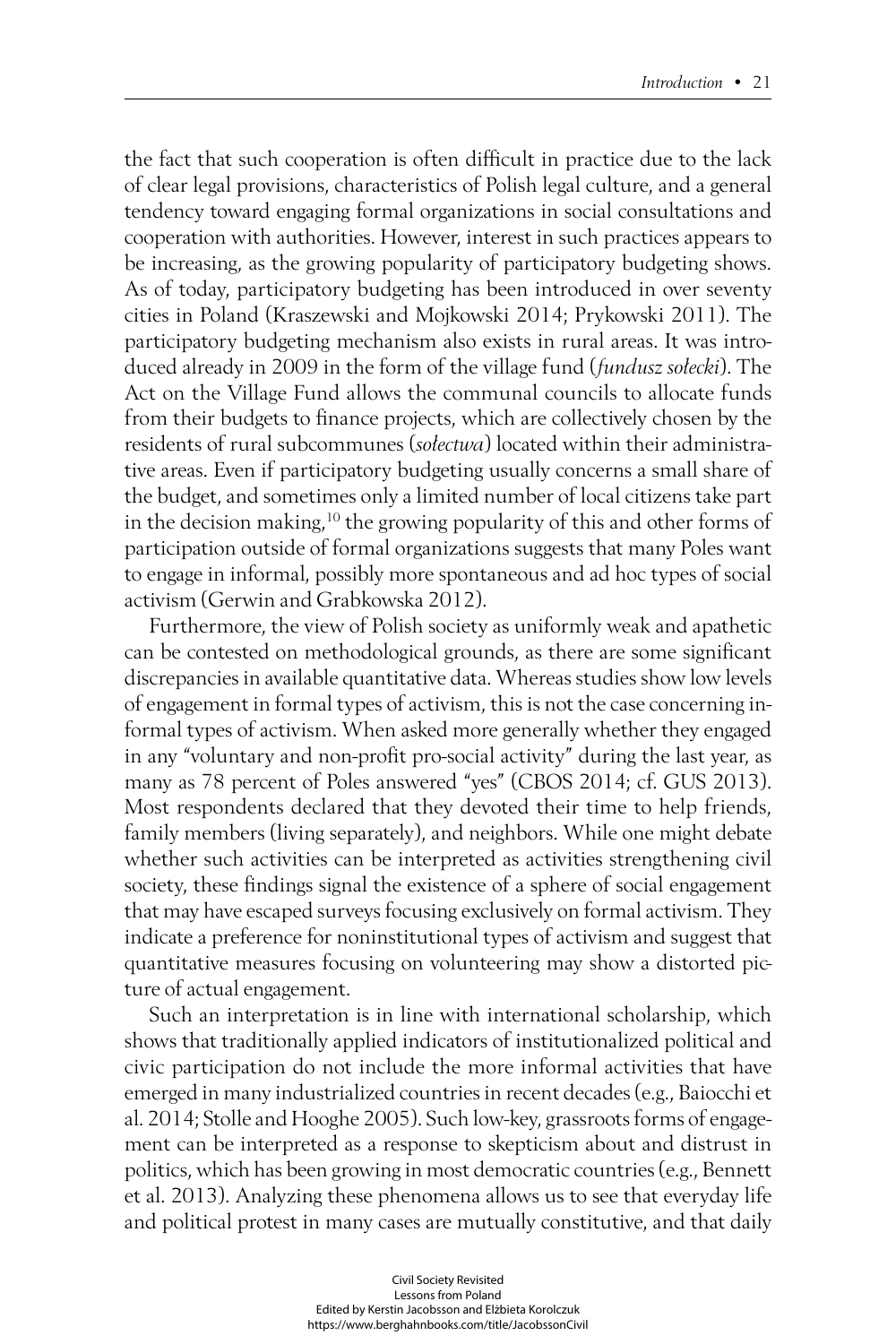practices, including service provision, "are politicized and politiciz*ing* as they unfold and develop over time and through diverse networks" (Yates 2015).

All in all, this research overview indicates that there are good reasons to update and revise our knowledge of Polish civil society, a project with implications for the debate on postsocialist civil societies more generally.

### Introduction to the Volume

Our volume takes a broad view of civil society in Poland, as it covers both formal and informal forms of activism, including NGOs as well as loose networks, social movements, and other informal types of social engagement. The contributions focus in particular on initiatives and types of collective action that have not been much reflected in the international research literature thus far, such as the cases of animal welfare activism, rural women's activism, tenants' mobilizations, and mothers' groups as well as right-wing and migrant communities. In particular, our case selection reflects the ambition to call attention to forms of activism that have tended to be delegitimized as "backward," uncivil, or nonconsequential. As with all selections, this means that some very interesting types of social activism, including LGBTQ and feminist activism, religious mobilizations, and online networks, are not included.

The first section of this book challenges the common picture of, and narrative about, Polish civil society. In chapter 1, Ekiert and Kubik effectively counter three prevailing myths about postsocialist civil societies. First, they confront the myth that civil societies had to be built from scratch after 1989. They point to the associational sphere that existed, to various extents in various countries, during state socialism and argue that "recombined civil societies" is a more truthful description of the existing civil societies in the region. Second, they challenge the myth that a distinct type of postsocialist civil society developed in the region after 1989, showing the growing divergence of civil societies in the region. Third, they challenge the characterization of these civil societies as systematically weak, arguing that (irrespective of the internal diversity) the civil society sector in postsocialist Europe may function somewhat differently than in the West but that it is not necessarily weaker or less politically consequential.

In chapter 2, Giza-Poleszczuk sheds light on how to explain the contradictory findings in national and international surveys of civic engagement and how the narrative of a "weak civil society" in Poland could remain so pervasive. She shows, inter alia, that in the elite discourse on civil society in Poland, traditional notions of social activism (e.g., *czyn spo*ł*eczny, ochotnik*) were replaced by "foreign" notions (e.g., volunteering—*wolontariat*), one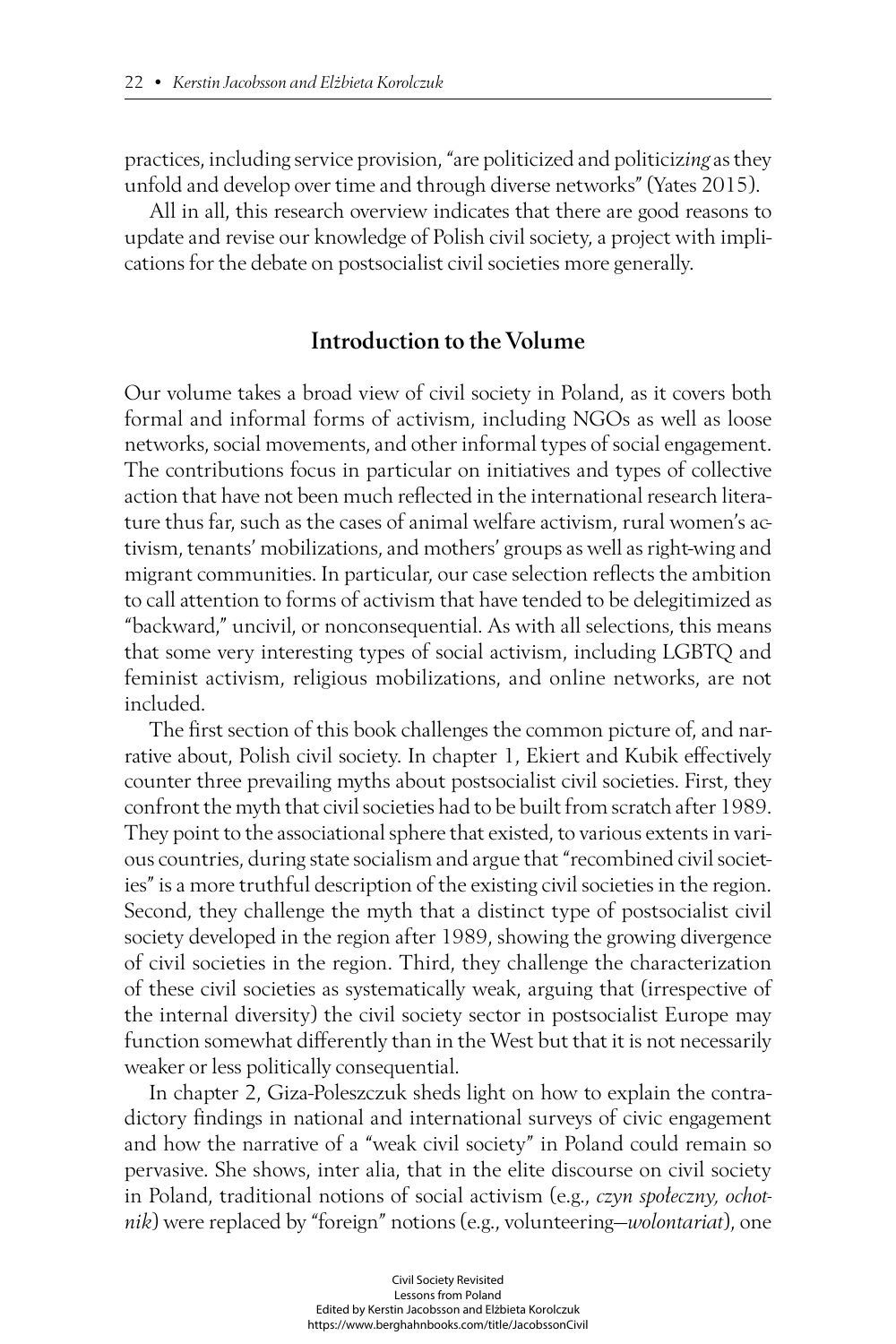consequence of which is that much local grassroots engagement may escape the lens of civil society surveyors as respondents often do not associate what they actually do in their local communities with these given labels. Taking into account what actually happens on the ground and in a diverse range of organizations (old *and* new), she concludes that Polish civil society has much more vitality than is commonly acknowledged.

In chapter 3, Jacobsson, too, takes issue with the characterization of Polish civil society as weak; in contrast, she finds it dynamic and entrepreneurial. Based on a case study of animal rights activism in Poland, she explores some distinct qualities of the civil society organizations developed after 1989. She argues that in civil society organizing, there tends to be a spillover of action logics from the domestic sphere, such as a tendency to personalize civic and organizational relationships, as well as spillover from the market sphere, such as a preference for individualist forms of action and thinking. She conceptualizes this as a form of "civic privatism," referring not to passivity but to civic engagement colored by logics from the private sphere, resulting in a highly dynamic but also fragmented civil society sector.

In chapter 4, Jezierska analyzes the existing discourses on civil society within Polish elite NGOs, concluding that one specific understanding of civil society—civil society as service-providing NGOs—has gained a hegemonic position. Examining how the leaders of the main Polish think tanks conceptualize civil society is of utmost importance because they have significant impacts on the shape of Polish civil society through policy influence, grant giving, and training of local civil society organizations. Consequently, the way they frame civil society plays an important role in delimiting the space of possible actions not only for think tanks themselves but also for other civil society organizations.

The second section of the book examines how specific groups struggle with the tendency toward delegitimization of their fight and their claims in the public sphere. In Chapter 5, Korolczuk examines social activism of Polish parents in contemporary Poland. She demonstrates that parental activism challenges the "field approach," which presupposes a clear separation between private/domestic and public/political spheres, as well as the "normative approach" to civil society. Parents' rights activism transgresses the public/private divide by showing that parenting does not take place only within the realm of the home, but also in the public sphere, and that people may politicize their experiences and identities related to the "domestic" sphere. Social mobilizations of mothers and fathers also attest to the difficulty in differentiating between common good and particularistic interests of individuals and families. Finally, parents' rights activism shows that civic participation is a gendered process, as are the definition of the political and the shape of the public/private divide.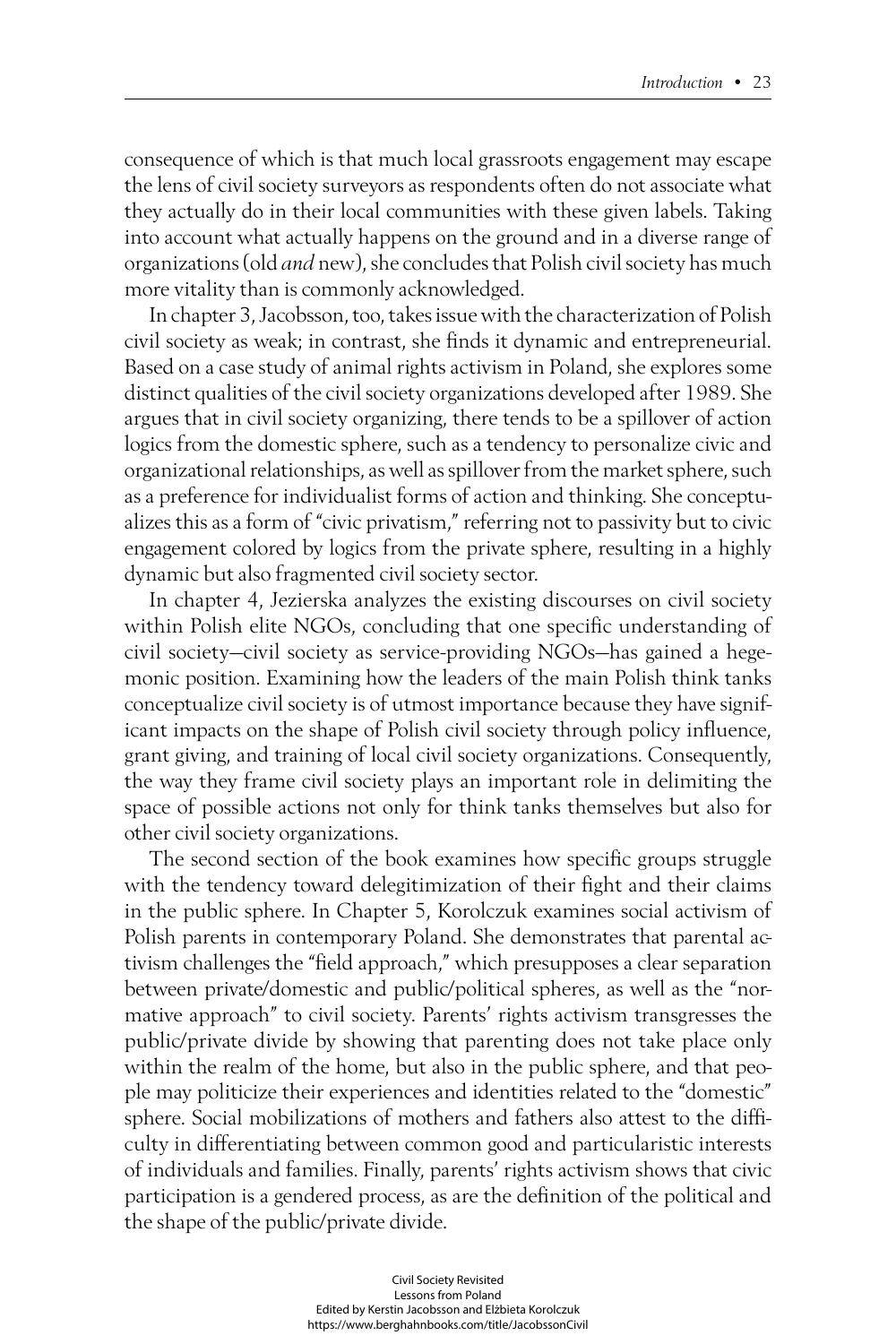In chapter 6, Hryciuk examines the case of the Single Mothers for the Alimony Fund Movement, which has so far been the most spectacular response on the part of civil society to the neoliberal dynamics of social and economic transformation in Poland. The author shows how the mobilization of economically underprivileged women was marginalized in public discourse and how the activists attempted changing the discriminatory law as mothercitizens fighting for social rights, neither using the essentialist notions of womanhood nor calling themselves feminists. Hryciuk observes that while most motherist movements in Latin America legitimize their claims by drawing upon the feminine imagery of Catholicism against the state and by evoking the image of the suffering mother and her sacrifice, the Polish Single Mothers downplayed their cultural role as mothers and called on the civil rights and the constitutional principle of the protection of family instead.

A similar dynamic is examined by Polanska in chapter 7, which focuses on the Polish tenants' movement. Representing a hybrid of transactional types of activism and self-help activism, the tenants' movement is neither donor-dependent nor depoliticized as the conventional view on Polish civil society would have it. Moreover, it mobilizes mostly impoverished people in their fifties and sixties motivated by pragmatic factors like poor housing situations and socioeconomic positions. The author examines how this economically weak group overcomes the challenges of collective action, such as lack of resources and low social capital and fights the neoliberal discourse dominant in the Polish context, which defines the poor as unable to adapt to the new economic system and as remnants from the socialist past.

Finally, in chapter 8, Kiersztyn offers an assessment of the potential impact of precarious employment on civic and political participation among Poles. Contemporary literature consistently points to the existence of a participation gap associated with socioeconomic status, age, and gender, which means that males and wealthier, better educated people have been shown to be more politically active. Kiersztyn's analysis shows that political voice is determined mostly by the educational level of respondents, while economic determinism seems far less important as a factor explaining political and civic involvement in the Polish context. At the same time, Kiersztyn concludes that in light of the results of quantitative studies on civic activism and precarious employment, it appears that current changes in the labor market may, in the long term and indirectly, turn out to be much more detrimental to civic participation than the often-debated trends like postsocialist legacy of apathy.

The final section explores civil society making "between the past and the present" and how some civil society actors struggle to preserve or redefine the past and negotiate its relevance for the present.

In chapter 9, Matysiak focuses on the rural women's organizations (*Ko*ł*a Gospody*ń *Wiejskich*) and the role they play at local level*,* representing a type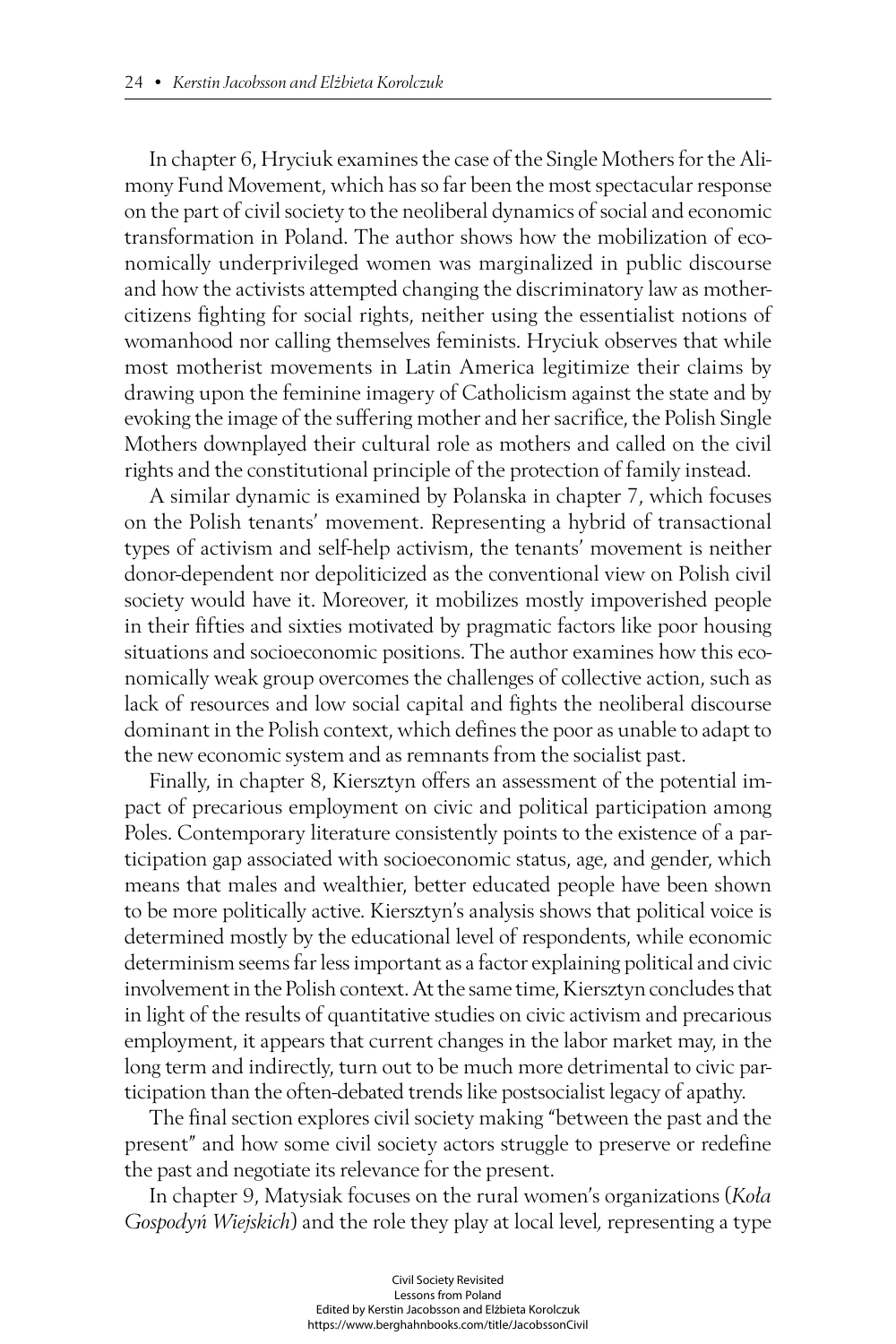of civic activism that is frequently disqualified and "invisibilized" in Polish civil society research. She shows that they are often dismissed as an "old type" of civil society that does not fit the model of civil society promoted in contemporary Poland, and their actual numbers are underestimated, as some of them are informal and thus not counted in the organizational statistics. Matysiak calls for an analysis of civic activism that is attentive to the local context and the local-rootedness of civic activism in order to see how it is shaped by both gender and local traditions and needs.

In chapter 10, Elgenius discusses the increasingly active and diversified social activism of Polish migrants in the United Kingdom. The chapter considers three significant waves of Polish migration (post–Second World War, Solidarity, and post-1989, pre–EU enlargement and post–EU expansion), showing how the different national narratives and experiences are reflected in the civil society making of the different generations of migrants, thus contributing to the diversification of contemporary activism of the Polish migrant community.

In Chapter 11, Płatek and Płucienniczak analyze the types of social mobilizations that deviate from a normative vision of civil society as a sphere populated by civic-minded organizations that build social capital and trust and support democracy. They examine extreme-right groups and organizations in Poland, characterized by the use of violence and anti-state, undemocratic ideology. They follow Kopecký and Mudde (2003b) in claiming that such "uncivil movements" should be included in the study of civil society in postsocialist countries, including Poland, because the extreme right claimed its place in the very center of the public sphere and its repertoire of action changed as the movement managed to blend into the broader civil and political society. The authors conceptualize the specific field of mobilization of the Polish extreme right as a combination of political and discursive opportunities, showing that the extreme-right movement is relatively stable in its anti-systemic and anti-minority aims, but the action repertoire and targets change according to the shifts in Polish opportunity structures. As it adapts to current social and political trends, it transcends the boundaries between civil and uncivil society.

Finally, in a brief conclusion, Jacobsson and Korolczuk synthesize some general findings and theoretical lessons emerging from the volume.

#### **Notes**

 1. This research has been enabled by a generous research grant from the Swedish Research Council (Grant 421/2010/1706). We are grateful to Grzegorz Ekiert, Katalin Fábián, Katarzyna Jezierska, Jan Kubik, Julia Kubisa, Sławomir Mandes,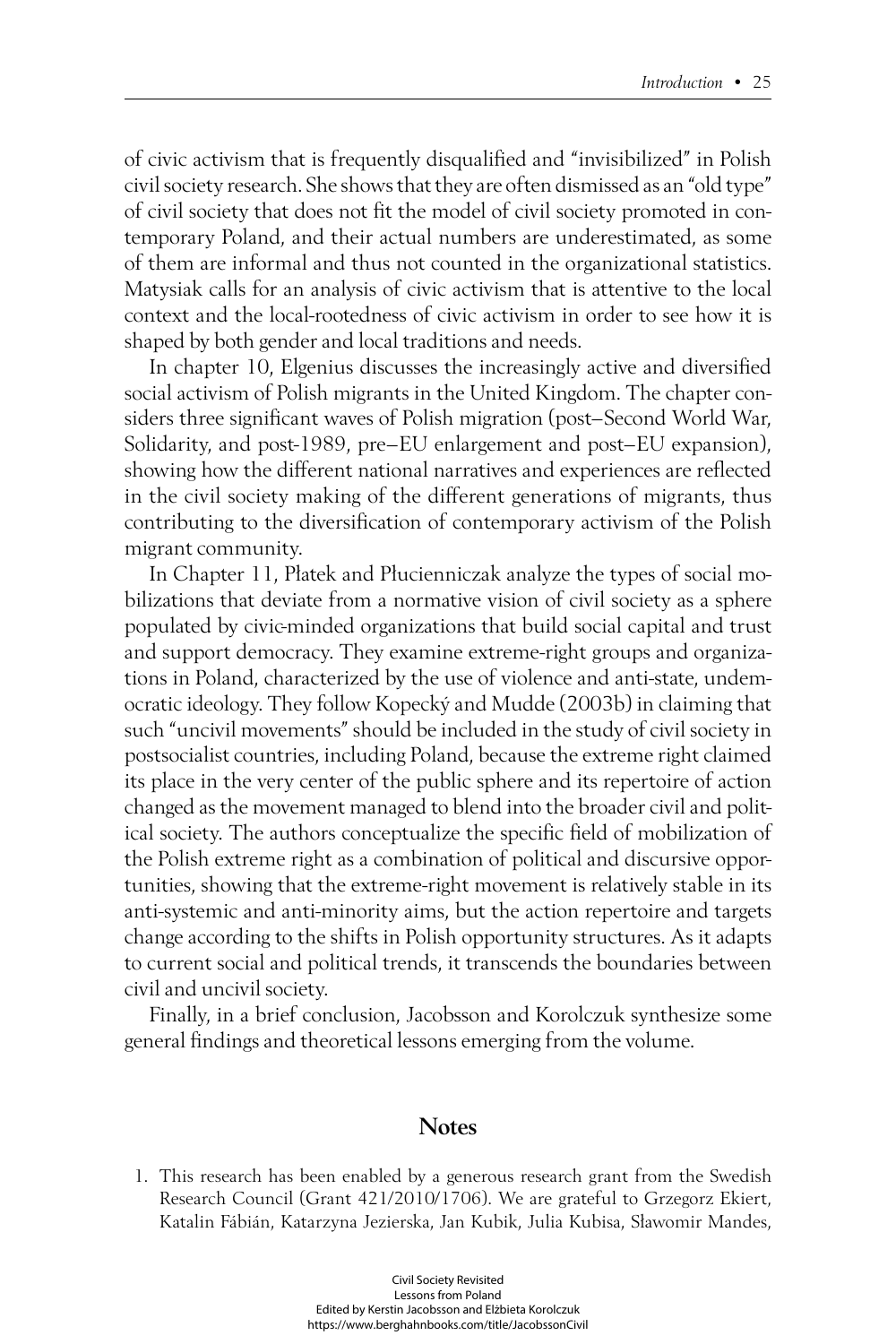Ilona Matysiak, Dominika Polanska, and Karolina Sztandar-Sztanderska as well as the participants of our workshop in Gdynia for commenting on earlier versions of this Introduction. Any mistakes are, of course, ours.

- 2. Infralevel includes everyday acts of resistance that are "quiet, dispersed, disguised or otherwise seemingly invisible" (Vinthagen and Johansson 2013: 4, drawing on Scott 1990), but that have political meaning and may lead to more visible forms of activism.
- 3. Apart from the inherent normativity in the concept of civil society as propagated by policy makers and foreign donors in the transition process, dissident thinkers in the region were also promulagating their versions of legitimate civil society by the 1970s and 1980s. Váslav Havel, György Konrád, and Adam Michnik, for instance, saw civil society as a civilized, moral sphere standing apart from and above the sphere of party politics (e.g., Celichowski 2004; Jezierska 2015).
- 4. For instance, the Klon/Jawor reports, which count the number of registered foundations and associations in Poland, exclude the voluntary fire brigades (see, e.g., Przewłocka 2012).
- 5. The level of economic inequalities in Polish society, measured by Gini's coefficient, fell recently (from 0.301 in 2009 to 0.299 in 2013), but 5.1 percent of Polish households still live in extreme poverty and 44.7 percent live below "the prosperity level," meaning that they cannot afford to spend money on education, culture, or leisure (Czapiński and Panek 2013). Moreover, according to the Polish Central Statistical Office, the percentage of Poles living in extreme poverty rose in 2013, indicating that there is a group of people who are affected by a long-term social and economic exclusion (CBOS 2013). Another dimension of economic inequality pertains to the labor market; for example, the rate of temporary employment in Poland is around 27 percent, which is almost twice the EU average (EUROSTAT 2013).
- 6. Some studies suggest that many organizations do not know that such regulations exist and that the cooperation between authorities and nongovernmental organizations in Poland is not based on partnership but rather depends on the good will of civil servants (e.g., Fuszara et al 2008). This trend is related to the failures of the administrative, political, and fiscal decentralization process that was to limit the role of the central state. The decentralization process was only partially implemented, which further complicates the relationship between civil society and local authorities (Regulska 2009).
- 7. Available at [https://www.youtube.com/watch?v=nNYp3UftdiYandfeature=youtu.be.](https://www.youtube.com/watch?v=nNYp3UftdiYandfeature=youtu.be)  Retrieved 15 September 2015.
- 8. The law in Poland allows citizens to demand that parliament discuss a law proposal if they can collect 100,000 signatures supporting the proposal. It is not ensured, however, that the proposal would be accepted.
- 9. This is not to deny that this informal way of organizing also has a flip side, including the formation of informal status and power hierarchies and unequal voice opportunities among participants (see Jacobsson 2013, and in this volume), a topic to be explored more deeply in future research.
- 10. Participatory budgeting is often perceived as a tool that helps to engage people in local affairs; promotes interpersonal trust, transparency, and communication; allows people to control the authorities; helps to create local communities; and educates people in civic activism (Gerwin and Grabkowska 2012). At the same time, existing research shows that it can be detrimental to the development of civil society as it can legitimize the privileged position of a narrow elite, transfer the duties from the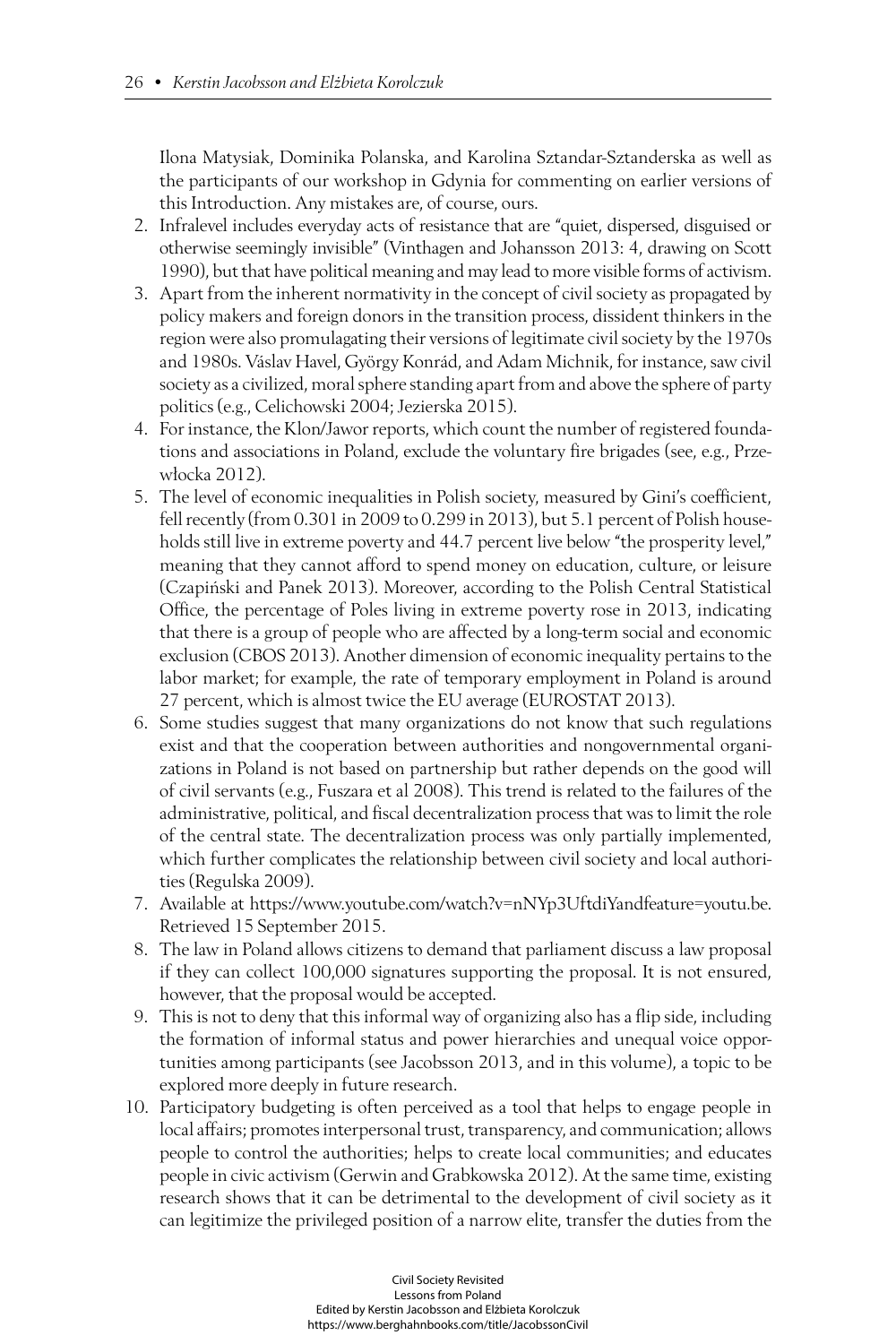authorities to people without providing adequate resources, and narrow down public debates to issues that can be financed through such a system (Krześ 2014). The case of Sopot, which was the first Polish city to introduce participatory budgeting in 2011 in the amount of 5 million PLN (1 percent of the total city budget), shows that there are some significant discrepancies between ideals, plans, and reality. Introducing participatory budgeting in Sopot did not engage people on a mass scale: only a handful of people generally took part in informational meetings and only 7 percent of citizens took part in voting. In 2013, only 4.5 percent of local citizens participated in voting, which shows that such forms of enhancing people's participation are not always successful (Krześ 2014).

# References

- Adamiak, P. 2013. *Ochotnicze Stra*ż*e Po*ż*arne w Polsce. Raport z badania 2012.* [Voluntary Fire Brigades in Poland. Report from Research 2012]. Retrieved 12 May 2015 from [http://www.ngo.pl/OSP\\_2012\\_raport/#/1.](http://www.ngo.pl/OSP_2012_raport/#/1)
- ———. 2014. *Zaanga*ż*owanie Spo*ł*eczne Polek i Polaków. Raport z Badania* [Social Engagement of Poles: Research Raport]. Stowarzyszenie Klon/Jawor. <http://civicpedia.ngo> .pl/files/wiadomosci.ngo.pl/public/civicpedia/publikacje\_okladki\_LAST/201404 07\_RAPORT\_final.pdf.
- Alexander, J. 2006. *The Civil Sphere.* Oxford: Oxford University Press.
- Arato, A. 1981. "Civil Society vs. the State: Poland 1980-1981." *Telos* 47: 23–47.
- Baiocchi, G., E. Bennett, A. Cordner, P.T. Klein, and S. Savell. 2014. *The Civic Imagination: Making a Di*ff *erence in American Political Life.* Boulder, CO: Paradigm Publishers.
- Bartkowski, J. 2003. *Tradycja i Polityka. Wp*ł*yw Tradycji Kulturowych Polskich Regionów*  na Współczesne Zachowania Społeczne i Polityczne [Tradition and Politics: The Influence of Cultural Traditions of Polish Regions on Contemporary Social and Political Behaviour]. Warsaw: Wydanictwo Akademickie Żak.
	- ———. 2004. "Tradycja Zaborów a Współczesne Zachowania Społeczne w Polsce" [Traditions of Partititions and Modern Social Behavior of Poles], in *Oblicza Lokalno*ś*ci. Tradycja i Nowoczesno*ść [Faces of Localities: Tradition and Modernity], ed. J. Kurczewska. Warsaw: IFiS Publishers, 267–304.
- BBVA International Study. 2013. Values and Worldviews. April. <http://www.fbbva.es/> TLFU/dat/presentacionwordviewsandvalues.pdf.
- Bennett, E.A., A. Cordner, P.T. Klein, S. Savell, and G. Baiocchi. 2013. "Disawoving Politics: Civic Engagement in an Era of Political Scepticism." *American Journal of Sociology*  119, no. 2: 518–548.
- Bilewicz, A., and D. Potkańska. 2013. "Jak kiełkuje społeczeństwo obywatelskie? Kooperatywy spożywcze w Polsce jako przykład nieformalnego ruchu społecznego" [How Does Civil Society Develop? Food Coooperatives in Poland as an Example of Informal Social Movement], *Trzeci Sektor* [Third Sector] 31, no. 3: 25–44.
- Bojar, H. 2004. "Liderzy lokalni wobec przeszłości" [Local Leaders about the Past], in *Oblicza Lokalno*ś*ci. Tradycja i Nowoczesno*ść [Faces of Localities: Tradition and Modernity], ed. J. Kurczewska. Warsaw: IFiS Publishers, 164–184.
- Borkowski, T., and A. Bukowski, eds. 1993. *Komitety Obywatelskie Powstanie, rozwój upadek?* Kraków: Universitas.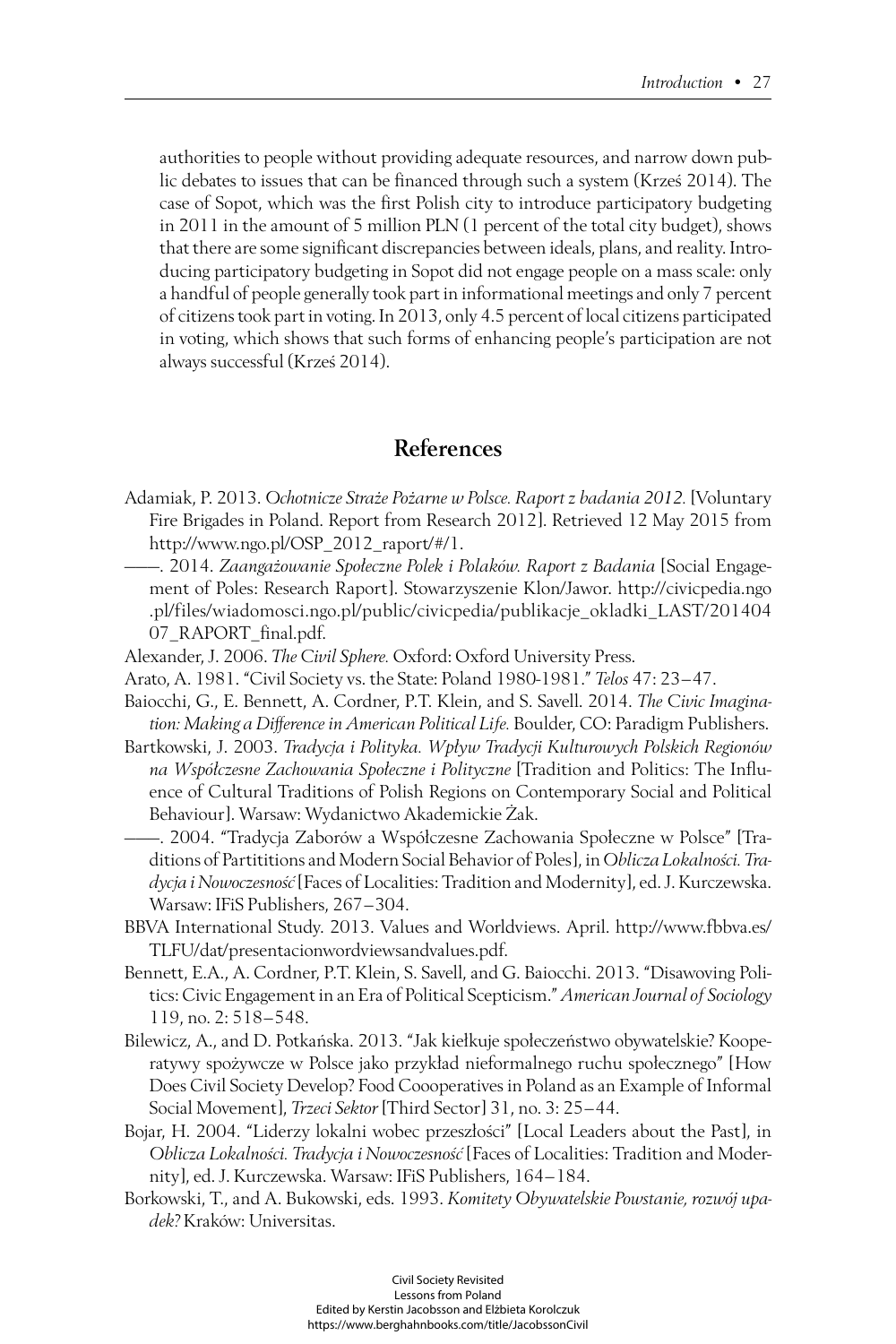- Buchowski, M. 1996. "The Shifting Meanings of Civil and Civic Society in Poland," in *Civil Society: Challenging Western Models,* ed. C. Hann and E. Dunn. London: Routledge, 79–98.
- ———. 2006. "The Specter of Orientalism in Europe: From Exotic Other to Stigmatized Brother." *Anthropology Quarterly* 79, no. 3: 463–482.
- Bukowiecki, Ł., Obarska, M., and X. Stańczyk, eds. 2014. *Miasto na* żą*danie* [City on Demand]. Warszawa: Wydawnictwo Uniwersytetu Warszawskiego.
- Bylok, K., and K. Pędziwiatr. 2010. *The Family of Radio Maryja and One of Its Activists.*  Kraków: Tischner European University.
- CBOS. 2014. *Aktywno*ść *spo*ł*eczna Polaków- poziom zaanga*ż*owania i motywacje* [Social Activity among Poles: Level of Engagement and Motivations]. Komunikat Badań BS/62/2011. Warszawa: CBOS.
- Celichowski, J. 2004. "Civil Society in Eastern Europe: Growth without Engagement," in *Exploring Civil Society: Political and Cultural Contexts,* ed. M. Glasius, D. Lewis, and H. Seckinelgin. London: Routledge, 71–79.
- Charkiewicz, E. 2009. "Matki do sterylizacji. Neoliberalny rasizm w Polsce" [Mothers to Be Sterilized: Neoliberal Racism in Poland]. *Biblioteka On-line Think Tanku Feministycznego.* Retrieved 15 September 2015 from <http://www.ekologiasztuka.pl/pdf/> f0053charkiewicz\_szkic2.pdf.
- ———. 2012. "Partycypacja nie dla wszystkich" [Participation Not for All], in *Partycypacja. Przewodnik Krytyki Politycznej* [Participation: Political Critique Guidebook], ed. J. Erbel and P. Sadura. Warsaw: Wydawnictwo Krytyki Politycznej, 329–341.
- Chimiak, G. 2006. *How Individualists Make Solidarity Work.* Warsaw: Ministerstwo Pracy i Polityki Spolecznej.
- ———. 2014. "Nowe oblicza społecznikostwa w Polsce" [New Faces of Social Activism in Poland], in *Polska i Ukraina w dobie transformacji* [Poland and Ukraine in the Time of Transformation], ed. W.E. Draus and P. Trefler. Przemyśl: Pro Carpatia, 87-96.
- Císař, O. 2013a. "The Diffusion of Public Interest Mobilisation: A Historical Sociology Perspective on Advocates without Members in the Post-communist Czech Republic." *East European Politics* 29, no. 1: 69–82.
	- ———. 2013b. "A Typology of Extra-parliamentary Political Activism in Post-communist Settings: The Case of the Czech Republic," in *Beyond NGO-ization: The Development of Social Movements in Central and Eastern Europe,* ed. K. Jacobsson and S. Saxonberg. Farnham: Ashgate, 139–168.
- ———. 2013c. "Post-communism and Social Movements," in *The Wiley-Blackwell Encyclopedia of Social and Political Movements,* ed. D. Snow, D. della Porta, B. Klandermans, and D. McAdam. London: Blackwell, 994–999.
- Clément, K. 2015. "From 'Local' to 'Political': The Kaliningrad Mass Protest Movement of 2009-2010 in Russia," in *Urban Grassroots Movements in Central and Eastern Europe,* ed. K. Jacobsson. Farnham: Ashgate, 163–193.
- Czapiński, J. 2008. "Molekularny rozwój Polski" [The Molecular Development of Poland], in *Modernizacja Polski. Kody kulturowe i mity* [Poland's Modernization: Cultural Codes and Myths], ed. J. Szomburg. Gdańsk: IBnGR, 95–102.
- Czapiń ski, J., and T. Panek, eds. 2013. *Social Diagnosis: Objective and Subjective Quality of Life in Poland.* Warsaw: The Council for Social Monitoring.
- Domaradzka, A. 2015. "Changing the Rules of the Game: Impact of the Urban Movement on the Public Administration Practices," in *Civil Society and Innovative Public Administration,* ed. M. Freise, F. Paulsen, and A. Walter. Nomos, 218–237.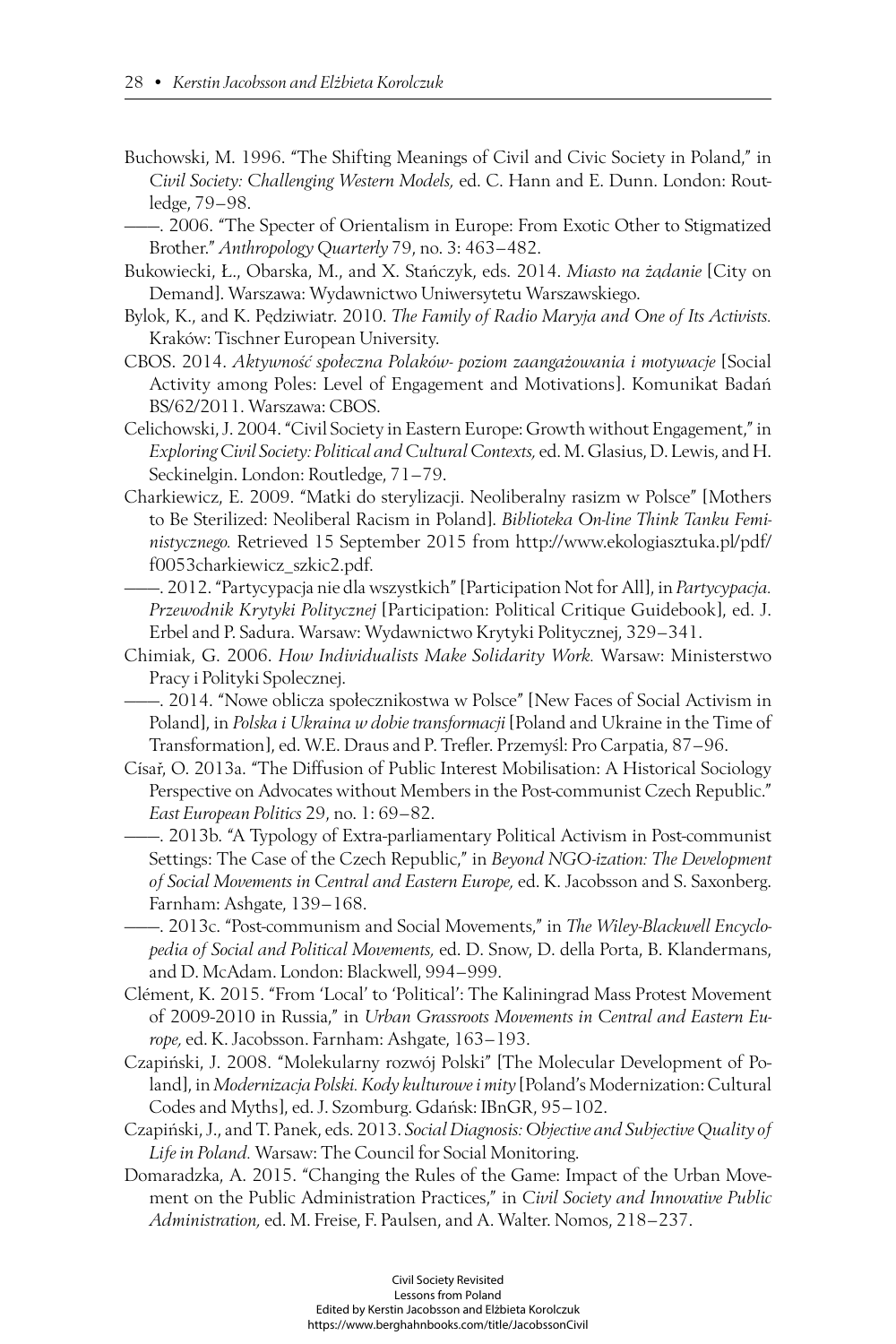- Ekiert, G., and R. Foa. 2012. "The Weakness of Post-Communist Civil Societies Reassessed." *CES Papers—Open Forum 11.* Harvard University: Center for European Studies.
- Ekiert, G., and J. Kubik 1999. *Rebellious Civil Society, Popular Protest and Democratic Consolidation in Poland.* Ann Arbor: University of Michigan Press.
- Ekiert, G., and J. Kubik. 2014. "Myths and Realities of Civil Society." *Journal of Democracy* 25, no. 1: 46–58.
- Erbel, J. 2014. "Czego Nie Widać z Perspektywy III Sektora?" [What Remains Invisible from the Third Sector Perspective?]. *Animacja* Ż*ycia Publicznego. Zeszyty Centrum Bada*ń *Spo*ł*eczno*ś*ci i Polityk Lokalnych* 1, no. 18: 19–22.
- EUROSTAT. 2013. "European Social Statistics 2013 Edition." Eurostat Pocketbooks. Luxembourg: Office for Official Publications of the European Communities.
- Fábián, K., and E. Korolczuk, eds. 2017. *Rebellious Parents: Parental Movements in Central-Eastern Europe and Russia.* Indiana University Press.
- Flam, H. 2001. "Introduction: In Pursuit of Fundable Causes," in *Pink, Purple, Green: Women's, Religious, Environmental and Gay/Lesbian Movements in Central Europe Today,* ed. H. Flam. Boulder: East European Monographs, 1–19.
- Foryś, G. 2015. "Kulturowe Aspekty Aktywności Protestacyjnej Rolników w Polsce" [Cultural Aspects of Farmers' Protests in Poland]. *Studia Socjologiczne* 1, no. 216: 19–43.
- Fuszara M., Grabowska M., Mizielińska J. and J. Regulska eds 2008. *Wspó*ł*praca czy konflikt. Państwo, Unia i kobiety* [Cooperation or Conflict? The State, European Union and Women]. Warszawa: Wydawnictwa Akademickie i Profesjonalne.
- Gagyi, A. 2015. "Why Don't East European Movements Address Inequalities the Way Western Movements Do? A Review Essay on the Availability of Movement-Relevant Research." *Interface* 7, no. 2, 15–26.
- Garapich, M. 2014. "*Homo Sovieticus* Revisited: Anti-Institutionalism, Alcohol and Resistance Among Polish Homeless Men in London." *International Migration Special Issue: Polish Migration after the Fall of the Iron Curtain* 52, no. 1: 100–117.
- Garpiel, R. 2014. *Raport z przebiegu konsultacji spo*ł*ecznych dotycz*ą*cych koncepcji organizacji Zimowych Igrzysk Olimpijskich 2022 w Krakowie* [Report from Social Consultations Concerning Organizing Winter Olympics 2022 in Cracow]. Kraków. Retrieved 12 September 2015 from http://www.dialogspoleczny.krakow.pl/files/objects/6911/35/ Raport%20ZIO2014.pdf.
- Gawin, D. 2004. "Między Ideologią a Społecznikostwem. Lokalny Wymiar Polskiej Polityki" [Between Ideology and Social Work: Local Dimensions of Polish Politics], in *Oblicza Lokalno*ś*ci,* ed. J. Kurczewska*. Tradycja i Nowoczesno*ść [Faces of Localities: Tradition and Modernity]. Warsaw: IFiS Publishers, 305–326.
- Gawin, D., and P. Gliński., eds. 2006. *Civil Society in the Making.* Warsaw: IFiS Publishers.
- Gerwin, M., and M. Grabkowska. 2012. "Budżet obywatelski" [Participatory Budgeting], in *Partycypacja. Przewodnik Krytyki Politycznej* [Participation: Political Critique Guidebook], ed. J. Erbel and P. Sadura. Warsaw: Wydawnictwo Krytyki Politycznej, 100–111.
- Ginsborg, P. 2013. "Uncharted Territories: Individuals, Families, Civil Society and the Democratic State," in *The Golden Chain: Family, Civil Society and the State,* ed. J. Nautz, P. Ginsborg, and T. Nijhuis. New York and Oxford: Berghahn Books, 17–42.
- Gliński, P. 2004. "How Active Are Social Actors? Deficient Citizenship versus Day-To-Day Resourcefulness in Poland." *Polish Sociological Review* 4: 429–450.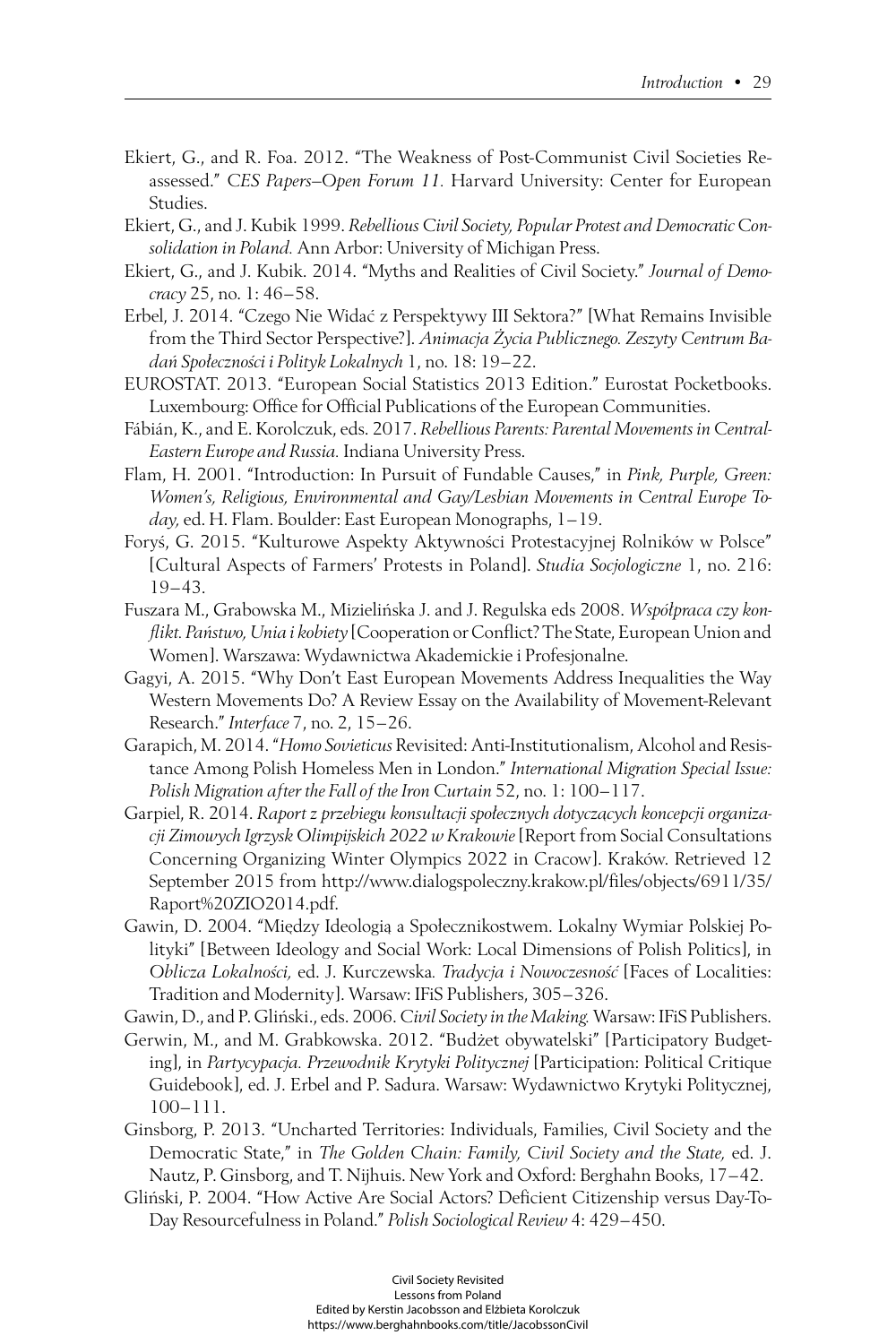———. 2006a. *Style dzia*ł*a*ń *organizacji pozarz*ą*dowych w Polsce. Grupy interesu czy po*ż*ytku publicznego?* [Nongovernmental Organisations' Mode of Activities in Poland: Interest Groups or Public Benefit]. Warsaw: IFiS Publishers.

- ———. 2006b. "The Third Sector in Poland: Dilemmas of Development," in *Civil Society in the Making,* ed. D. Gawin and P. Gliński. Warsaw: IFiS Publishers, 265–288.
- ———. 2008. "Przedmowa: o miejscu problematyki społeczeństwa obywatelskiego w socjologii polskiej" [Foreword: On the Position of Research on Civil Society within Polish Sociology], in *Spo*ł*ecze*ń*stwo obywatelskie. Mi*ę*dzy teori*ą *a praktyk*ą [Civil Society: Between Theory and Practice], ed. A. Kościański and W. Misztal. Warsaw: IFiS Publishers, 7–26.
- Goliński, I. 2004. "How the 1% System Was Developed in Poland," in *Percentage Philanthropy,* ed. M. Török and D. Moss. Retrieved 10 May 2015 from <http://www.oneper> cent.hu/Dokumentumok/Poland\_changes\_in\_mechanism.pdf.
- Górniak, K. 2014. "Społeczeństwo obywatelskie w Polsce spojrzenie postkolonialne" [Polish Civil Society: Postcolonial Perspective]. *Trzeci Sektor* 32: 17–29.
- Graff , A., and E. Korolczuk. 2017. "'Worse than Communism and Nazism Put Together': War on Gender in Poland," in *Anti-gender Campaigns in Europe: Religious and Political Mobilizations against Equality,* ed. R. Kuhar and D. Paternotte. Lanham: Rowman and Littlefield (forthcoming).
- Greene, S. 2014. *Moscow in Movement: Power and Opposition in Putin's Russia.* Stanford: Stanford University Press.
- Grzebalska, Weronika. 2016. "Why the War on 'Gender Ideology' Matters—and Not Just to Feminists." *Visegrad Insight* 7 March 2016. Retrieved 15 April 2016 from<http://vise> gradinsight.eu/why-the-war-on-gender-ideology-matters-and-not-just-to-feminists/.
- Gumkowska, M., J. Herbst, J. Szołajska, and J. Wygnański. 2006. "The Challenge of Solidarity: The CIVICUS Civil Society Index Report for Poland 2006." Retrieved 25 October 2010 from [http://www.civicus.org/new/media/Poland\\_Country\\_Report.pdf.](http://www.civicus.org/new/media/Poland_Country_Report.pdf)
- GUS. 2013. *Jako*śćż*ycia. Kapita*ł *spo*ł*eczny, ubóstwo i wykluczenie w Polsce* [Quality of Life: Social Capital, Poverty, and Exclusion in Poland]. Warszawa: GUS.
- Hagemann, K., Michel S., and G. Budde, eds. 2008. *Civil Society and Gender Justice: Historical and Comparative Perspectives.* New York, Oxford: Berghahn Books.
- Hann, C., and E. Dunn, eds. 1996. *Civil Society*: *Challenging Western Models.* London: Routledge.
- Henderson, S.L. 2002. "Selling Civil Society: Western Aid and the Nongovernmental Organization Sector in Russia." *Comparative Political Studies* 35: 139–67.
- Herbst, J. 2005. *Oblicza Spo*ł*ecze*ń*stwa Obywatelskiego* [Faces of Civil Society]. Warszawa: Fundacja Rozwoju Społeczeństwa Obywatelskiego.
- Herbst, K., and M. Żakowska. 2013. *Ruchy nieformalne a kierunek rozwoju ekonomii spo*ł*ecznej. Rekomendacje dla polityk publicznych* [Informal Movements and the Direction of Development of Social Economy: Recommendations for Public Policies]. Warszawa: Centrum Rozwoju Zasobów Ludzkich.
- Howard, M.M. 2003. *The Weakness of Civil Society in Post-Communist Europe.* Cambridge: Cambridge University Press.
- ———. 2011. "Civil Society in Post-communist Europe," in *The Oxford Handbook of Civil Society,* ed. M. Edwards. Oxford: Oxford University Press, 134–145.
- Hryciuk, R.E., and E. Korolczuk. 2013. "At the Intersection of Gender and Class: Social Mobilization around Mothers' Rights in Poland," in *Beyond NGO-ization: The De-*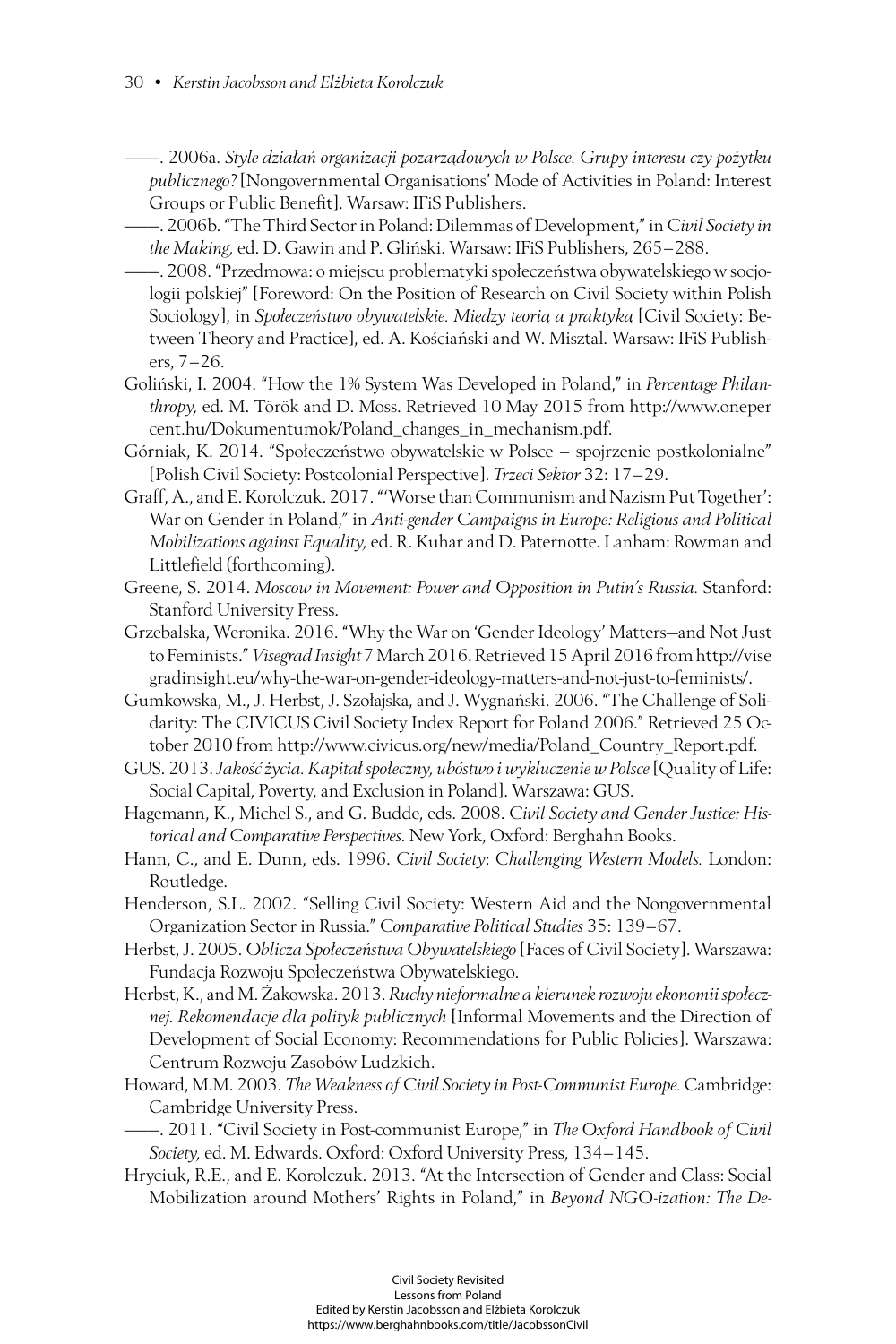*velopment of Social Movements in Central and Eastern Europe,* ed. K. Jacobsson and S. Saxonberg. Farnham: Ashgate, 49–70.

- Ishkanian, A. 2015. "Self-Determined Citizens? A New Wave of Civic Activism in Armenia." *Open Democracy / ISA RC-47: Open Movements.* Retrieved 16 June 2015 [from https://opendemocracy.net/armine-ishkanian/selfdetermined-citizens-new](https://opendemocracy.net/armine-ishkanian/selfdetermined-citizens-new-wave-of-civic-activism-in-armenia)wave-[of-civic-activism-in-armenia.](https://opendemocracy.net/armine-ishkanian/selfdetermined-citizens-new-wave-of-civic-activism-in-armenia)
- Jacobsson, K. 2012. "Fragmentation of the Collective Action Space: The Animal Rights Movement in Poland." *East European Politics* 28, no. 4: 353–370.
- ———. 2013. "Channeling and Enrollment: The Institutional Shaping of Animal Rights Activism in Poland," in *Beyond NGO-ization: The Development of Social Movements in Central and Eastern Europe,* ed. K. Jacobsson and S. Saxonberg. Farnham: Ashgate,  $27 - 47$ .
- ———, ed. 2015a. *Urban Grassroots Movements in Central and Eastern Europe.* Farnham: Ashgate.
- ———. 2015b. "Conclusion: Towards A New Research Agenda," in *Urban Grassroots Movements in Central and Eastern Europe,* ed. K. Jacobsson. Farnham: Ashgate, 273–287.
- Jacobsson, K., and S. Saxonberg, eds. 2013a. *Beyond NGO-ization: The Development of Social Movements in Central and Eastern Europe.* Farnham: Ashgate.
- Jacobsson, K., and S. Saxonberg. 2013b. "Introduction: The Development of Social Movements in Central and Eastern Europe," in *Beyond NGO-ization: The Development of Social Movements in Central and Eastern Europe,* ed. K. Jacobsson and S. Saxonberg. Farnham: Ashgate, 1–25.
- Jawłowska, A., and J. Kubik. 2007. "Discussion on Social Activity in Contemporary Poland." *Societas/Communitas* no. 4–5: 11–40.
- Jezierska, K. 2015. "Apolitical and Non-ideological? Polish Civil Society Without Identity." Unpublished manuscript.
- Jurczyszyn, Ł., J. Kołtan, P. Kuczyński, and M. Rakusa-Suszczewski, eds. 2014. *Obywatele ACTA* [Citizens of ACTA]. Gdańsk: Europejskie Centrum Solidarności.
- Kamiński, T. 2008. "Kościół i trzeci sektor w Polsce" [Church and the Third Sector in Poland]. *Trzeci Sektor,* 15: 7–22.
- Kennedy, M.D. 2013. "Afterword: Mobilizing Justice Across Hegemonies in Place: Critical Postcommunist Vernaculars," in *Post-Communism from Within: Social Justice, Mobilization, and Hegemony,* ed. J. Kubik and A. Linch. New York: New York University Press, 385–408.
- Kocka, J. 2006. "Civil Society from a Historical Perspective," in *Civil Society: Berlin Perspectives,* ed. J. Keane. New York and Oxford: Berghahn Books, 37–50.
- Kopecký, P., and C. Mudde. 2003a. *Uncivil Society: Contentious Politics in Post-Communist Europe.* London: Routledge.
- Kopecký, P., and C. Mudde. 2003b. "Rethinking Civil Society." *Democratization* 10, no. 3: 1–14.
- Korolczuk, E. 2013. "Promoting Civil Society in Contemporary Poland: Gendered Results of Institutional Changes." *VOLUNTAS: International Journal of Voluntary and Nonprofi t Organizations* 25, no. 4: 949–967.
	- ———. 2014. "Ruchy społeczne a płeć—perspektywa intersekcjonalna. Kongres Kobiet i ruch na rzecz przywrócenia Funduszu Alimentacyjnego" [Social Movements and Gender—Intersectional Analysis: The Congress of Women and the Alimony Fund Movement]. *Kultura i spo*ł*ecze*ń*stwo* 1: 97–120.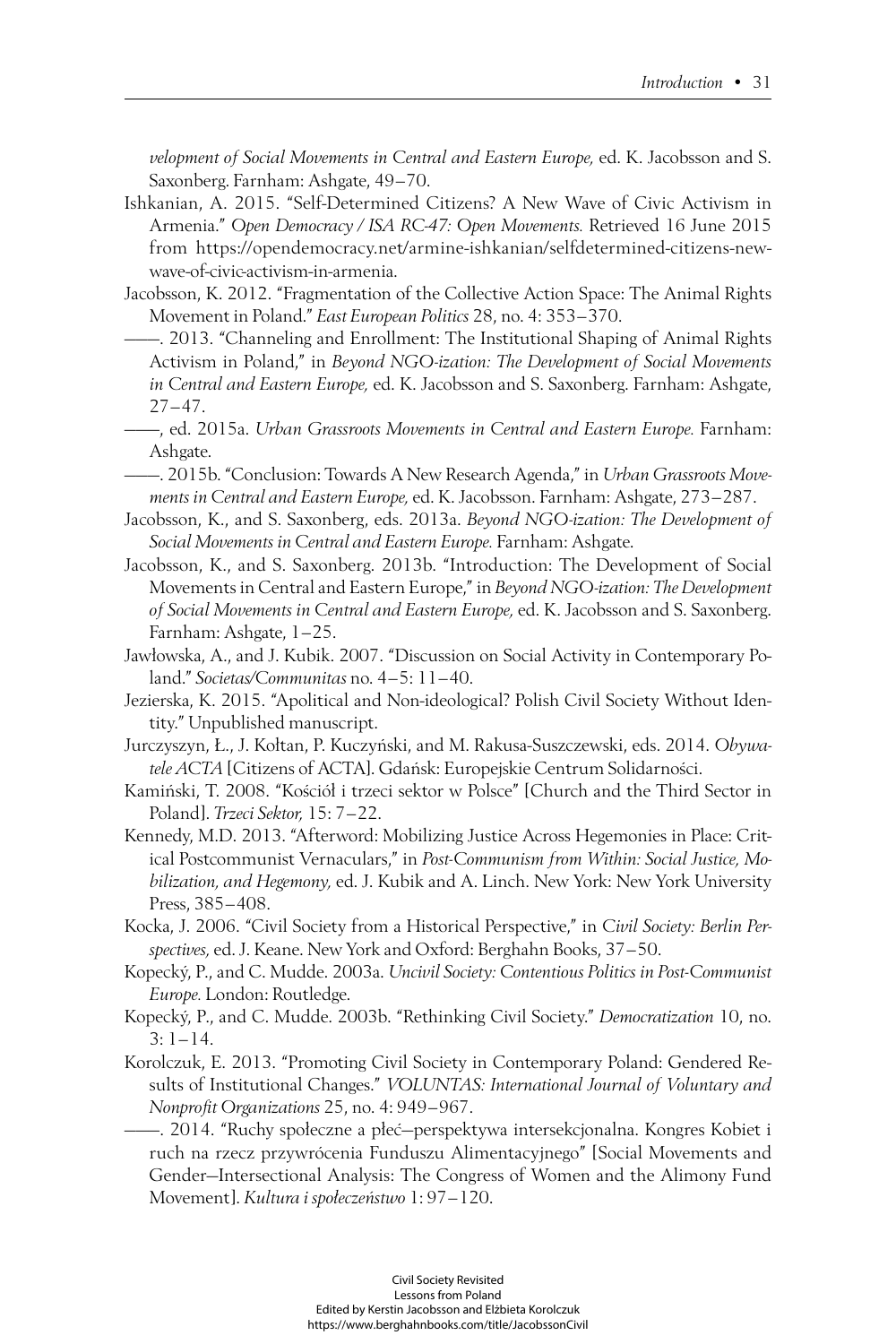- Korolczuk, E., and S. Saxonberg. 2014. "Strategies of Contentious Action: A Comparative Analysis of the Women's Movements in Poland and the Czech Republic." *European Societies* 17, no. 4: 404–422.
- Kościański, A., and W. Misztal. 2008. *Spo*ł*ecze*ń*stwo obywatelskie. Mi*ę*dzy ide*ą *a praktyk*ą [Civil Society: Between Idea and Practice]. IFiS PAN Publishers, Warsaw.
- Kováts, E., and M. Põim, eds. 2015. *Gender as Symbolic Glue: The Position and Role of Conservative and Far Right Parties in The Anti-Gender Mobilizations in Europe.* <http://www> .feps-europe.eu/assets/cae464d2-f4ca-468c-a93e-5d0dad365a83/feps-gender-assymbolic-glue-wwwpdf.pdf.
- Kowalewski, M. 2013. "Organizowanie miejskiego aktywizmu w Polsce: Kongres Ruchów Miejskich" [Organizing Urban Activism in Poland: Congress of Urban Movements]. *Social Space Journal.* Retrieved 10 November 2015 from [http://socialspacejournal.eu.](http://socialspacejournal.eu)
- Krastev, I. 2007. "The Strange Death of the Liberal Consensus." *Journal of Democracy* 18, no. 4: 56–63.
- Kraszewski, D., and K. Mojkowski. 2014. *Bud*ż*et obywatelski w Polsce* [Participatory Budget in Poland]. Warsawa: Fundacja im. Stefana Batorego. Retrieved 12 November 2015 [from http://www.maszglos.pl/wp-content/uploads/2014/03/Budzet-obywatelski](http://www.maszglos.pl/wp-content/uploads/2014/03/Budzet-obywatelski-w-Polsce-D.-Kraszewski-K.-Mojkowski.pdf)w-[Polsce-D.-Kraszewski-K.-Mojkowski.pdf.](http://www.maszglos.pl/wp-content/uploads/2014/03/Budzet-obywatelski-w-Polsce-D.-Kraszewski-K.-Mojkowski.pdf)
- Krzemiński, I., ed. 2009. *Czego nas uczy Radio Maryja?* [What Can We Learn from Radio Maria?]. Warszawa: WAiP.
- Krześ, A. 2014. "Budżet Obywatelski Jako Inicjatywa Wspierająca Postawę Społeczeństwa obywatelskiego" [Participatory Budgeting as an Initiative Supporting the Attitudes of Civil Society]. *Research Papers of the Wroc*ł*aw University of Economy* 341: 93–103.
- Krzywdzinski, M. 2011. "Trade Unions in Poland. Between Stagnation and Innovation." *Management Revue* 23, no. 1: 66–82.
- Kubik, J. 2000. "Between the State and Networks of 'Cousins: The Role of Civil Society and Noncivil Associations in the Democratization of Poland,'" in *Civil Society Before Democracy*, ed. N. Bermeo and P. Nord. Lanham: Rowan and Littlefield Publishers, 181–207.
- ———. 2005. "How to Study Civil Society: The State of the Art and What to Do Next," *East European Politics and Societies* 19, no. 1: 105–120.
- Kubik, J., and A. Linch, eds. 2013. *Post-Communism from Within: Social Justice, Mobilization, and Hegemony.* New York: New York University Press.
- Kubik, J. 2015. "Solidarity's Afterlife: Amidst Forgetting and Bickering," in *Polish Solidarity: Social Activism, Regime Collapse, and Building a New Society,* eds A. Rychard and G. Motzkin. Frankurt am Main: Peter Lang Edition. 161–202.
- Kubisa, J. 2014. *Bunt Bia*ł*ych Czepków: Analiza Dzia*ł*alno*ś*ci Zwi*ą*zkowej Piel*ę*gniarek i Po*ł*o*ż*nych* [White Caps Strike: Analysis of Trade Union Actvity of Nurses and Midwives]. Warszawa: Wydawnictwo Naukowe Scholar.
- Lane, D. 2010. "Civil Society in the Old and New Member States." *European Societies* 12, no. 3: 293–315.
- Leś, E. 2001. *Zarys Historii Dobroczynno*ś*ci i Filantropii w Polsce* [History of Charity and Philantrophy in Poland]. Warszawa: Prószyński i Spółka.
- Lewenstein, B., and M. Theiss. 2008. "Kapitał społeczny, lokalne społeczeństwo obywatelskie, aktywizacja: zachodnie koncepcje, polskie doświadczenia" [Social Capital, Local Civil Society, Activism: Western Concepts, Polish Experiences], in *Spo*ł*ecze*ń*stwo obywatelskie. Mi*ę*dzy teori*ą *a praktyk*ą [Civil Society: Between Theory and Practice], ed. A. Kościański and W. Misztal. IFiS Publishers, Warsaw, 109–135.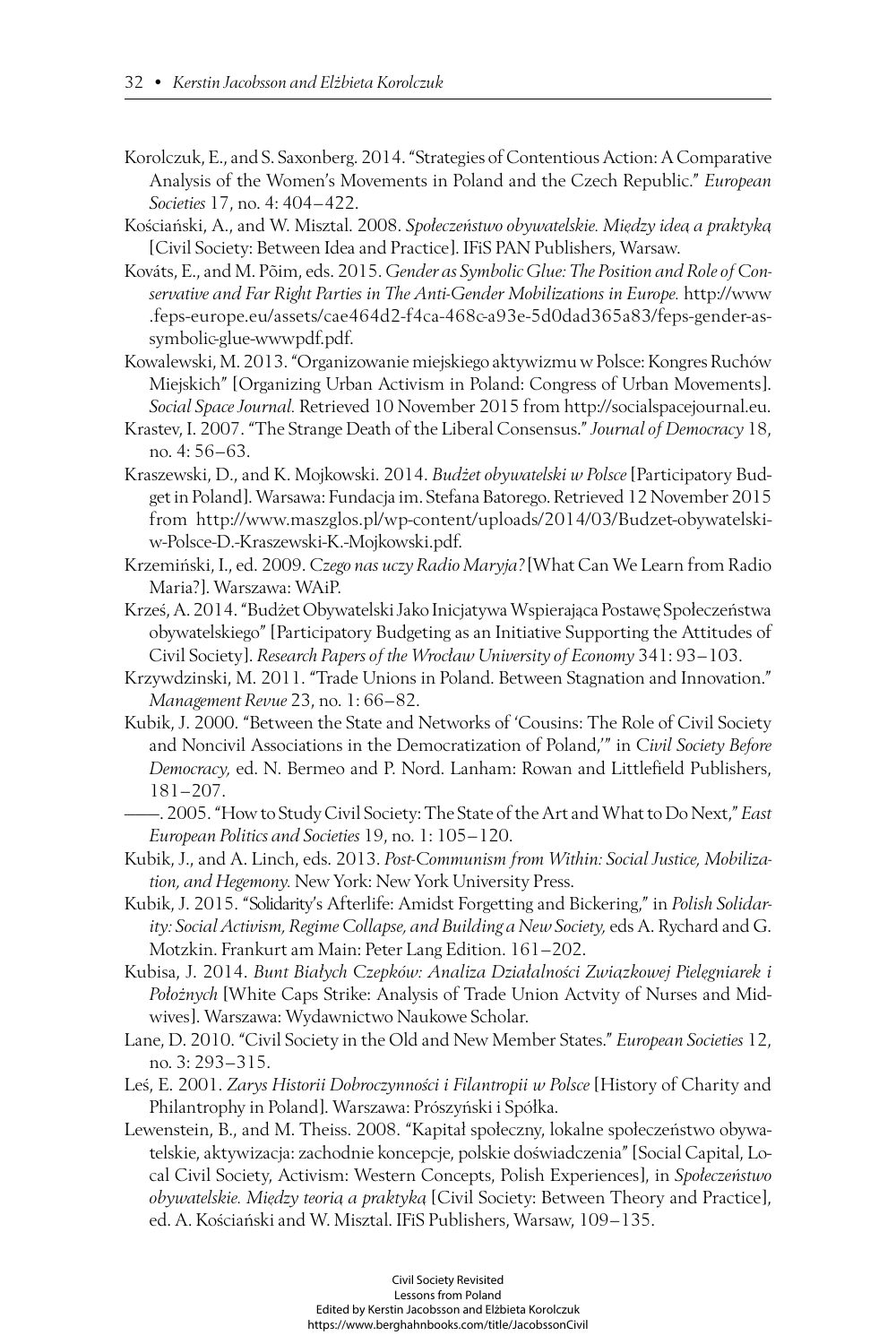- Makowski, G. 2014. "The Main Conclusions and Recommendations," in *The Conflict of Interest in the Polish Government Administration: Legal Regulations, Practice, Attitudes of*  Public Officers, ed. G. Makowski, N. Mileszyk, R. Sobiech, A. Stokowska, and G. Wiaderek. Warsaw: Batory Fundation, 11–20.
- Masłyk, T. 2013. "Obywatel w Państwie. Normatywna Autonomia i Roszczeniowy Pragmatyzm" [Citizen and the State: Normative Autonomy and Restitutionary Pragmatism]. *Przegl*ą*d Socjologiczny* 62, no. 4: 67–94.
- Matysiak, I. 2011. "Wiejskie społeczeństwo obywatelskie na przykładzie działalności Sołtysów i Sołtysek" [Rural Civil Society], in *Rozdro*ż*a Praktyki i Idei Spo*ł*ecze*ń*stwa Obywatelskiego* [Between Practices and Ideas of Civil Society], ed. A. Kościański and W. Misztal. Warsaw: IFiS Publishers, 155–180.
- Mazurek, M. 2012. "Keeping It Close to Home: Resourcefulness and Scarcity in Late Socialist Poland," in *Communism Unwrapped*, ed. P. Bren and M. Neuburger. Oxford: Oxford University Press, 298–320.
- Mocek, S., ed. 2014. *Nieodkryty Wymiar III Sektora. Wprowadzenie do Bada*ń *nad Nowym Spo*ł*ecznikostwem* [Undiscovered Dimension of the Third Sector: Introduction to Research on New Social Activism]. Warsaw: Collegium Civitas and CAL.
- Mulinari, D. 2015. "Human Rights in Argentina: Between Family Memories and Political Identities." *Journal of Civil Society* 11, no. 2: 123–136.
- Napiontek, O. 2008. "Społeczeństwo obywateli o kształceniu obywatelskim w Polsce" [Civil Society: On Civic Education in Poland], in *Spo*ł*ecze*ń*stwo obywatelskie. Mi*ę*dzy teori*ą *a praktyk*ą [Civil Society: Between Theory and Practice], ed. A. Kościański and W. Misztal. Warsaw: IFiS Publishers, 170–180.
- Narozhna, T. 2004. "Foreign Aid for a Post-euphoric Eastern Europe: The Limitations of Western Assistance in Developing Civil Society." *Journal of International Relations and Development* 7: 243–266.
- Nowak, S. 1979. "System wartości społeczeństwa polskiego," [Value system of Polish society] in *Studia Socjologiczne* [Sociological Studies] 4: 261-280.
- Okin, Moller S. 1998. "Gender, The Public and the Private," in *Feminism and Politics,* ed. A. Phillips. Oxford, New York: Oxford University Press, 116–141.
- Ost, D. 2005. *The Defeat of Solidarity: Anger and Politics in Postcommunist Europe.* Ithaca, N.Y.: Cornell University Press.
- Pankowski, R. 2010. *The Populist Radical Right in Poland.* London: Routledge.
- Pawlak, M. 2015. "From Sociological Vacuum to Horror Vacui: How Stefan Nowak's Thesis Is Used in Analyses of Polish Society." *Polish Sociological Review* 1, no. 189: 5–26.
- Penn, S. 2003. *Podziemie Kobiet* [National Secret: The Women Who Brought Democracy to Poland]. Warszawa: Rosner & Wspólnicy.
- Petrova, T., and S. Tarrow. 2007. "Transactional and Participatory Activism in the Emerging European Polity: The Puzzle of East-Central Europe." *Comparative Political Studies* 40, no. 1: 74–94.
- Piechota, G. 2015. *Fakty i Mity o Jednym Procencie Podatku: Odpis Podatkowy w Procesie Kreowania Spo*ł*ecze*ń*stwa Obywatelskiego* [Facts and Myths on One Percent: Tax Reduction as Part of the Process of Creating Civil Society]. Kraków: Universitas.
- Piotrowski, G. 2009. "Civil Society, Un-Civil Society and the Social Movements." *Interface: Journal for and about Social Movements* 1: 166–189.
- Pobłocki, K. 2014. Nowe miasto, nowa dekada? [New City, New Decade?], in *Miasto na*  żą*danie* [City on Demand], ed. Ł. Bukowiecki, M. Obarska, and X. Stańczyk. Warszawa: Wydawnictwo Uniwersytetu Warszawskiego, 53–61.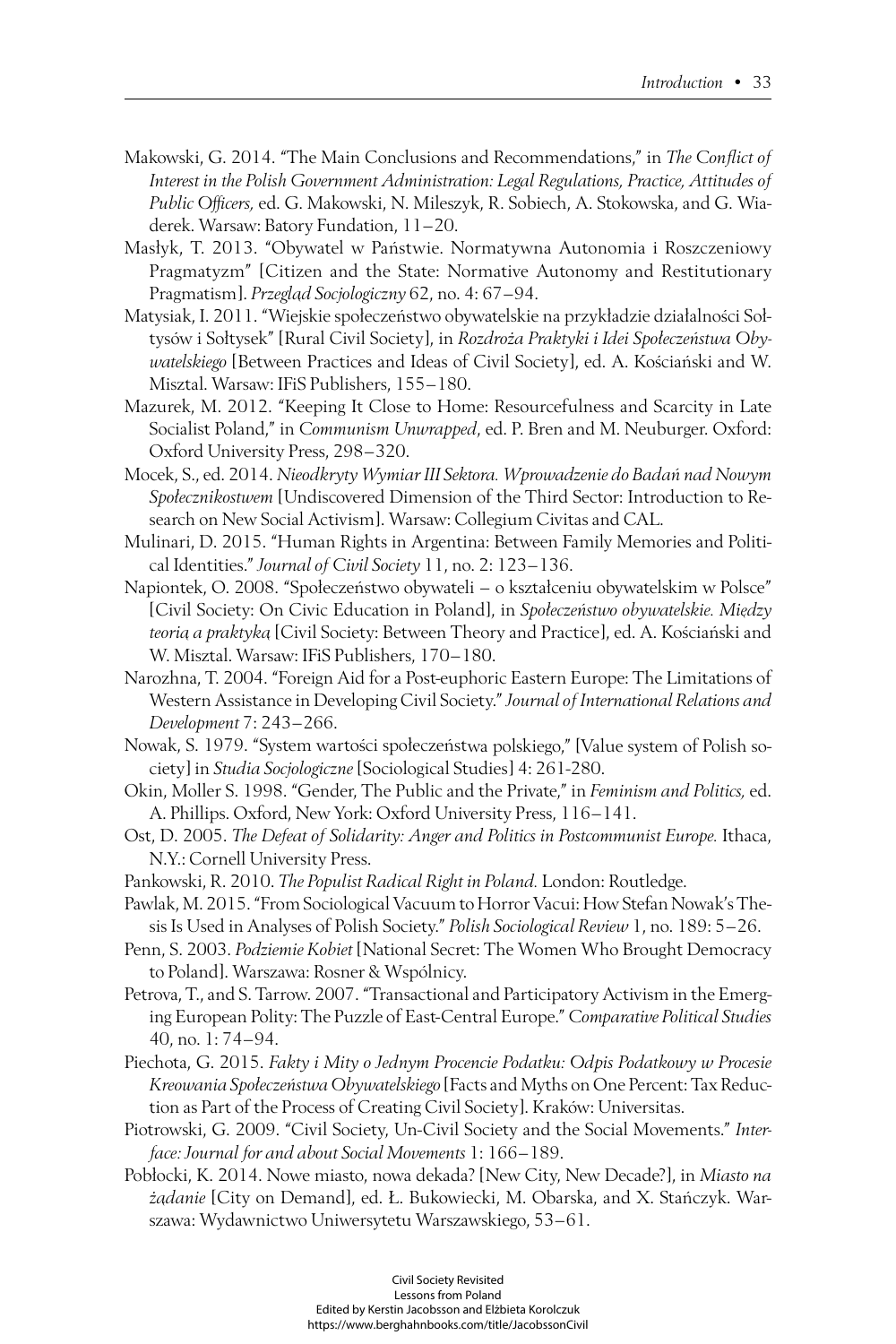- Polanska, D.V. 2014. "Cognitive Dimension in Cross-Movement Alliances: The Case of Squatting and Tenants' Movements in Warsaw." *Interface: A Journal for and about Social Movements* 6, no. 2: 328–356.
- Polanska, D.V., and G. Piotrowski. 2015. "The Transformative Power of Cooperation between Social Movements. Squatting and Tenants' Movements in Poland." *City* 19, no. 2–3: 274–296.
- Polanska, D. V., and G. Chimiak. 2016. "Organizing without Organizations. On Informal Social Activism in Poland." *International Journal of Sociology and Social Policy* 36, no. 9–10: 662–679.
- Prykowski, Ł. 2011. "Public Consultations and Participatory Budgeting in Local Policy-Making in Poland," in *Learning for Local Democracy: A Study of Local Citizen Participation in Europe,* ed. J. Forbrig. Central and Eastern European Citizens Network, 89– 106. Retrieved 12 November 2015 from <http://ceecn.net/storage/2011/CALLDE/> complete%20study.pdf.
- Przewłocka, J. 2012. *Polskie organizacje pozarzadowe 2012.* [Polish Non-governmental Organizations 2012]. Warszawa: Stowarzyszenie Klon/Jawor. Retrieved 12 November 2015 from [http://civicpedia.ngo.pl/fi les](http://civicpedia.ngo.pl/fi)/civicpedia.pl/public/FaktyNGO\_broszura\_ full.pdf.
- Przewłocka, J., Adamiak, P., and A. Zajac. 2013. Ż*ycie codzienne organizacji pozarz*ą*dowych w Polsce* [Everyday Life of Non-governmental Organizations in Poland]. Warszawa: StowarzyszenieKlon/Jawor. Retrieved 12 November 2015 from <http://civicpedia.ngo> .pl/fi les/civicpedia.pl/public/2012\_Klon\_ZycieCodzienneNGO.pdf*.*
- Regulska, J. 2009. "Governance or Self-Governance in Poland? Benefits and Threats 20 Years Later." *International Journal of Politics, Culture & Society* 22, no. 4: 537–556.
- Regulska, J., and M. Grabowska. 2013. "Social Justice, Hegemony, and Women's Mobilizations," in *Post-Communism from Within: Social Justice, Mobilization, and Hegemony,* ed. J. Kubik and A. Linch. New York: New York University Press, 139–190.
- Rogaczewska, M. 2008. "Polska parafia w obrębie społeczeństwa obywatelskiego" [Polish Parish as Part of Civil Society], *Trzeci Sektor* 15: 30–42.
- Sava I. N. 2015. "Introduction: A Second Generation of Grassroots Movements in Central and Eastern Europe?" in *Social Movements in Central and Eastern Europe: A Renewal of Protests and Democracy*, ed. G. Pleyers and I. Sava. Bucharest: Editura Universitatii din Bucuresti, 7–11.
- Schlozman, K.L., S. Verba, and H.E. Brady. 2010. "Weapon of the Strong? Participatory Inequality and the Internet." *Perspectives on Politics* 8, no. 2: 487–509.
- Scott, J. 1990. *Domination and the Arts of Resistance*: *Hidden Transcripts*. New Haven and London: Yale University Press.
- Scott, J.W., and D. Keates, eds. 2004*. Going Public: Feminism and the Shifting Boundaries of the Private Sphere.* Urbana and Champaign: University of Illinois Press.
- Stolle, D., and M. Hooghe. 2005. "Inaccurate, Exceptional, One-sided or Irrelevant? The Debate About the Alleged Decline of Social Capital and Civic Engagement in Western Societies." *British Journal of Political Science* 35, no. 1: 149–167.
- Sułek, A. 2009. "Doświadczenia i umiejętności obywatelskie Polaków" [Civic Experiences and the Competence of the Poles], in *Socjologia i Sici*ń*ski* [Sociology and Siciński], ed. P. Gliński and A. Kościański. Warsaw: IFiS PAN Publishers, 13–25.
- Sztompka, P. 1991. "The Intangibles and Imponderables of the Transition to Democracy." *Studies in Comparative Communism* 24, no. 3: 295–311.